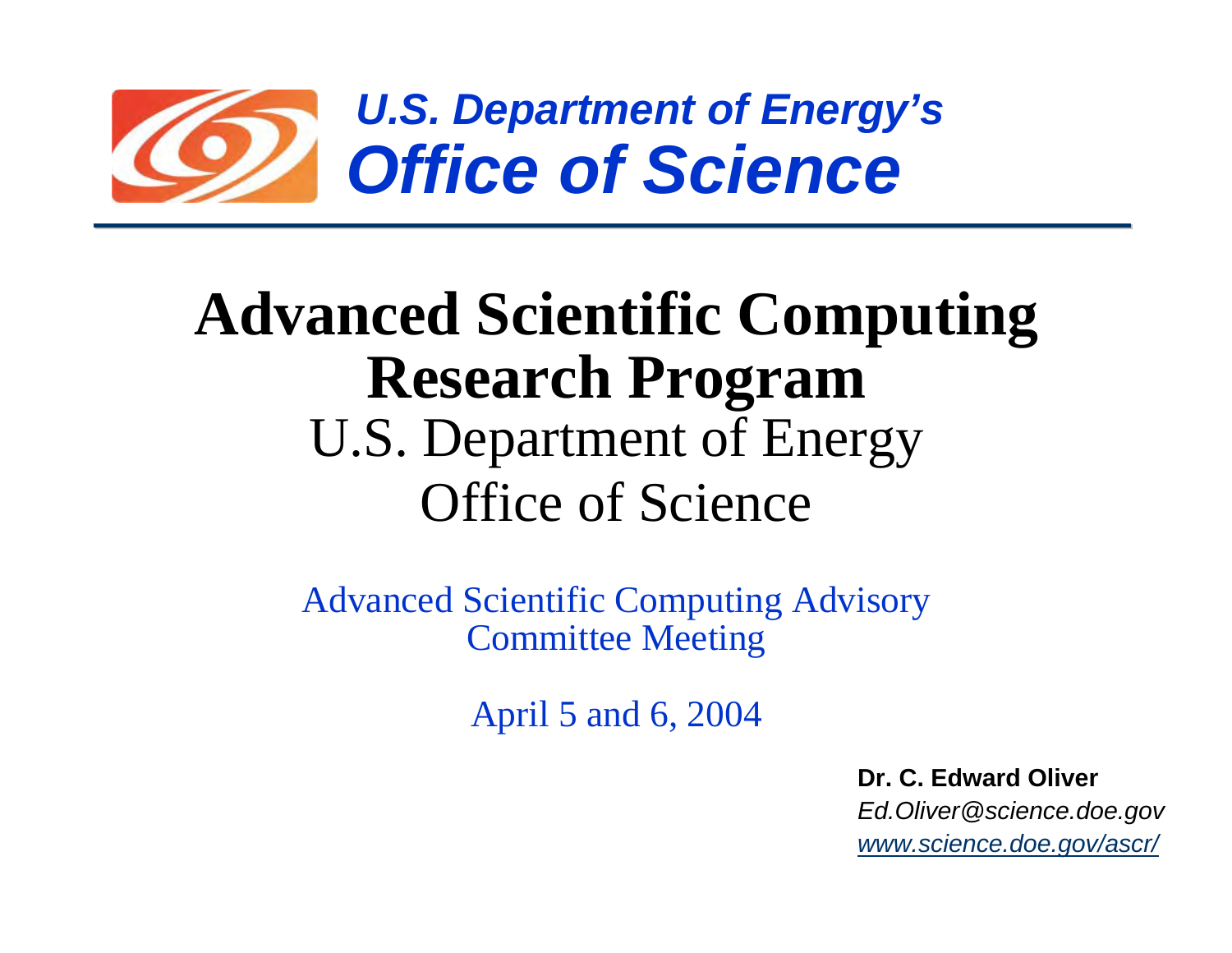

# U.S. Department of Energy<br>Advanced Scientific Computing Research (ASCR)

# **Mission:**

• Deliver forefront computational and networking capabilities to scientists nationwide that enable them to extend the frontiers of science, answering critical questions that range from the function of living cells to the power of fusion energy.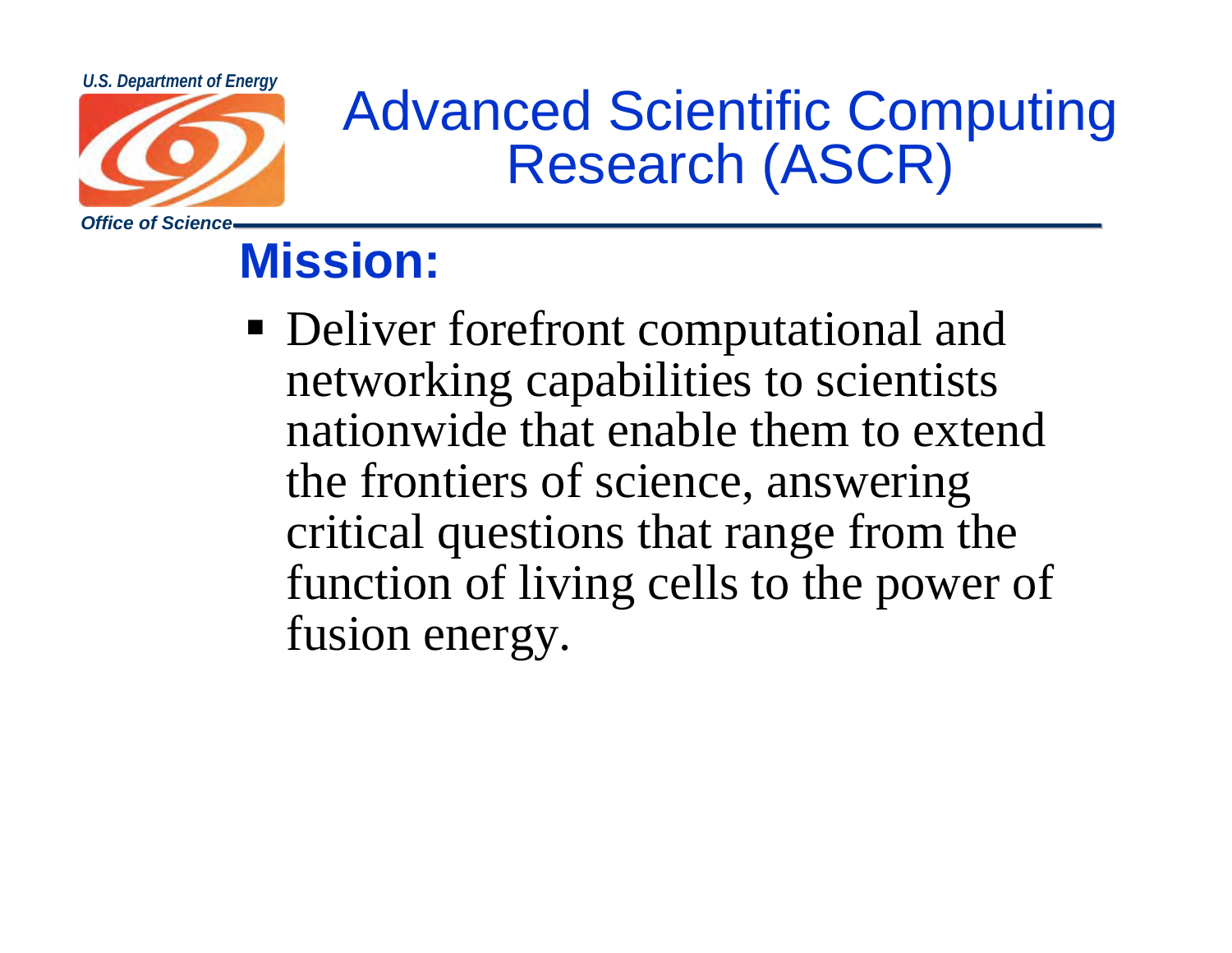#### *U.S. Department of Energy*



### **D** in Delation ASCR in Relationship to Office of **Science**

*Office of Science*



**www.science.doe.gov**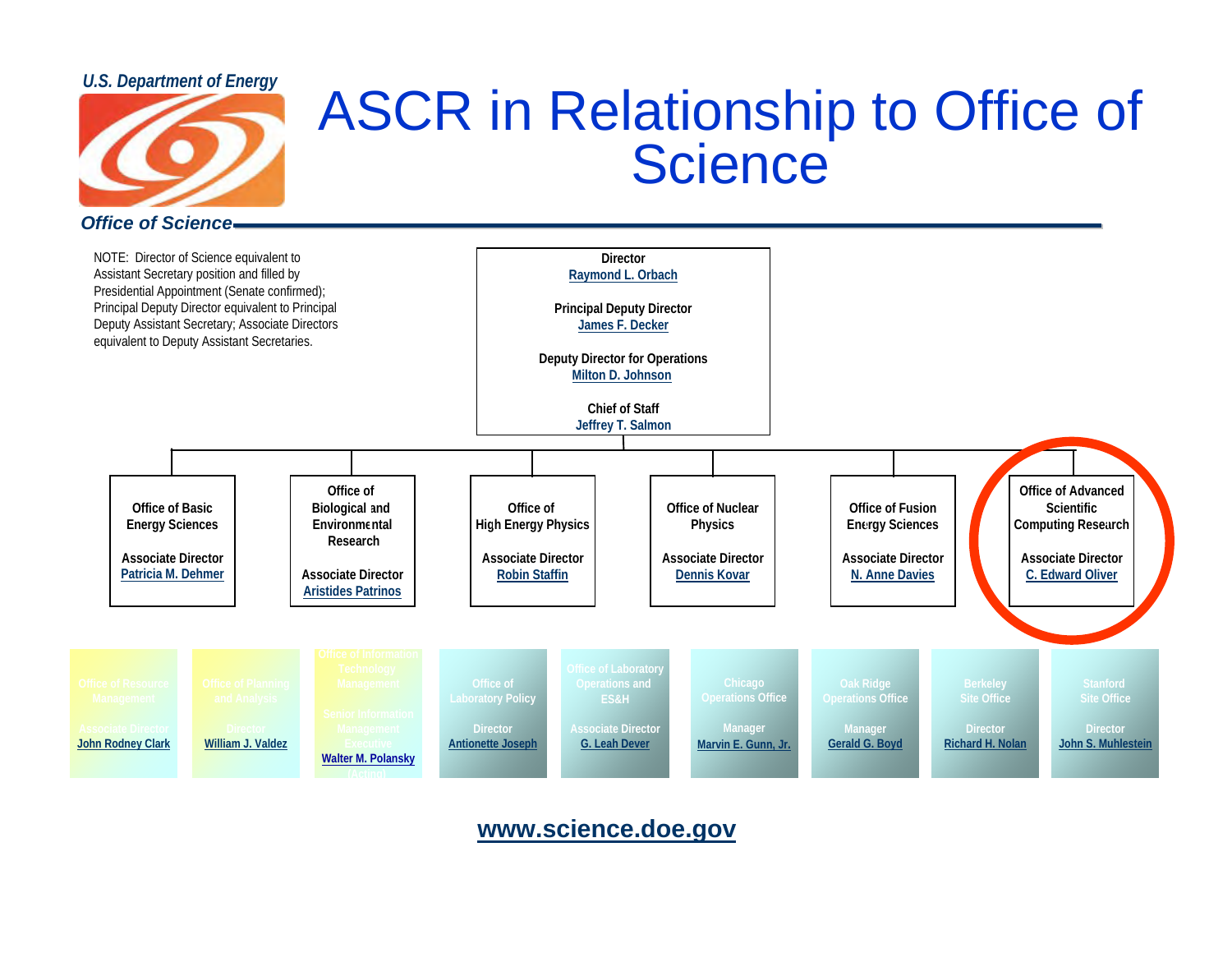#### *U.S. Department of Energy*





## **Office of Advanced Scientific Computing Research**

- Ed Oliver, Associate Director for Advanced Scientific Computing Research
- Dan Hitchcock, Senior Scientific Advisor
- Linda Twenty, Senior Budget & Financial Specialist
- Melea Baker, Administrative Specialist

#### **Mathematical, Information and Computational Sciences Division** Ed Oliver, *Acting Director MICS*

- Gary Johnson, ACRTs, Computational Biology
- Fred Johnson, Computer Science
- William (Buff) Miner, NERSC & Scientific Applications
- Thomas Ndousse-Fetter, Network Research
- *Chuck Romine, (on detail to OSTP) Applied Mathematics*
- Mary Anne Scott, Collaboratories
- George Seweryniak, Esnet
- John van Rosendale, Computer Science- Visualization and Data Management
- Jane Hiegel, MICS Secretary

*Division Secretary*

*(Total Vacancies = 3)*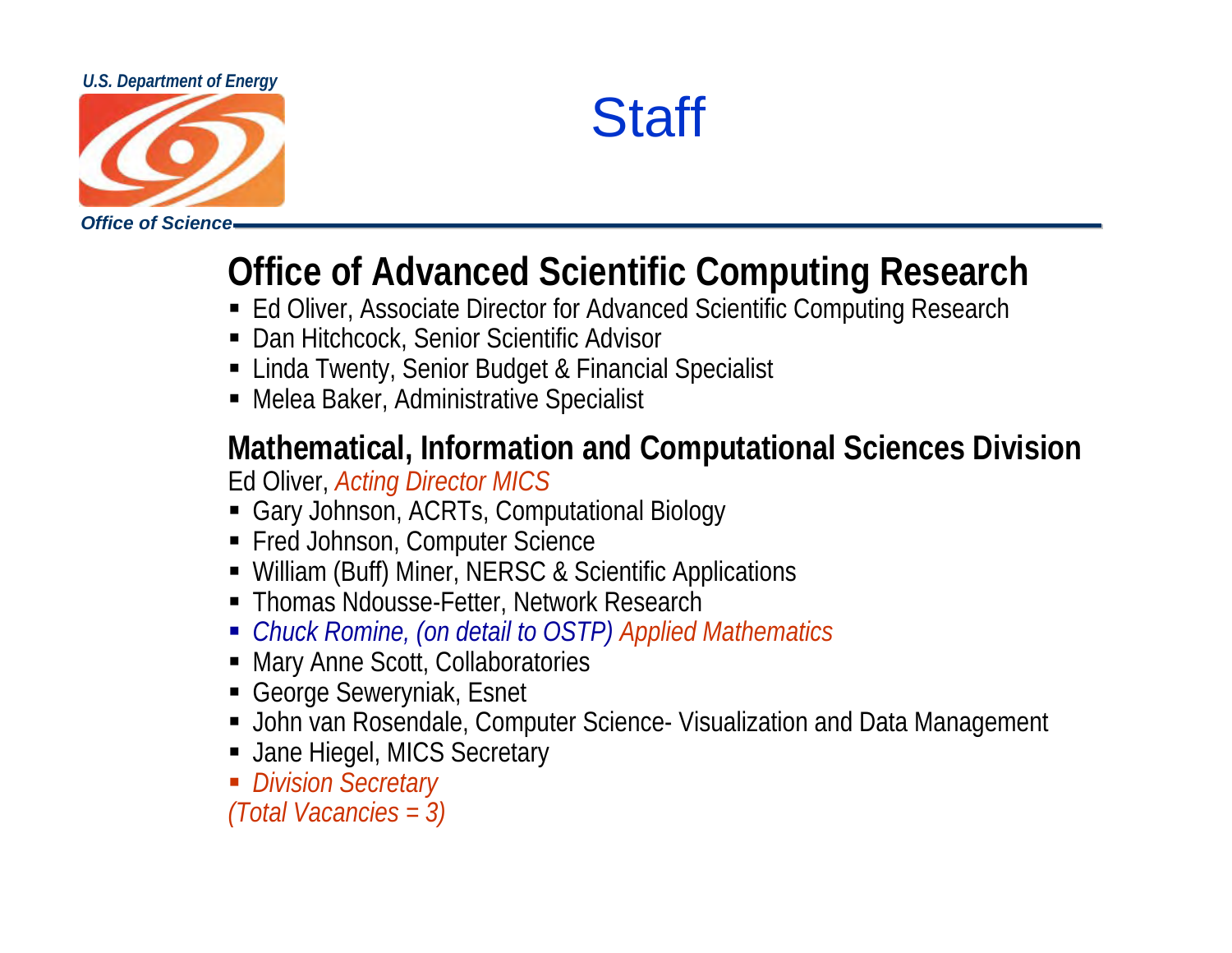



# **ASCR Program Overview**

*Office of Science***FundamentalResearchUnderlying Technologies • Hardware• Software• Networking SciDAC**C —— Partnerships —— Science *External to SC ASCR* **Energy Sciences Network (ESnet) High Performance Production Computing Capability Core Facilities • Applications, e.g.** • Materials Sciences • Chemical Sciences• Combustion Modeling • Biology - GEE • High Energy Physics • Nuclear Physics • Fusion Energy • Global Climate **• Access to Facilities• Link Researchers• Applied Mathematics • Computer Science •** Advanced Computing **Software Tools / Integrated Software Infrastructure Centers • ScientificApplication Partnerships • Networking • Collaboratory Tools • Collaboratory Pilots**  *BES, BER, FES, HEP, NP*  **•** Computer Science **• Computer Science • Performance • • Performance • Performance • Performance • Performance Computing** *Enabling Science through Computing Next Generation ArchitectureHigh Performance Network Environment for Science*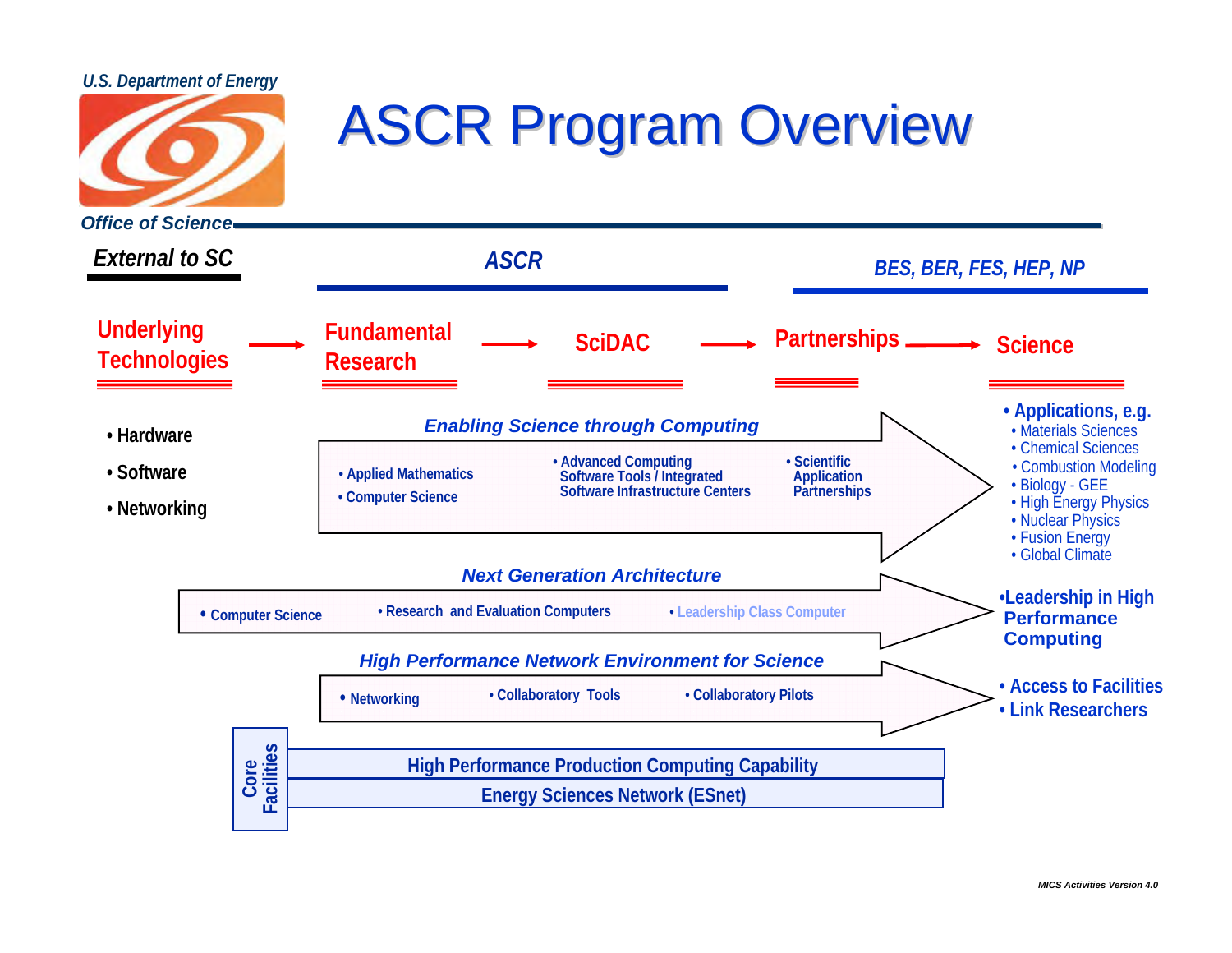

## Scientific Discovery Through Advanced Computation (SciDAC)

*Brings the power of terascale computing to science*



*tools to bring simulation to a level of parity with theory and experiment in the scientific enterprise.*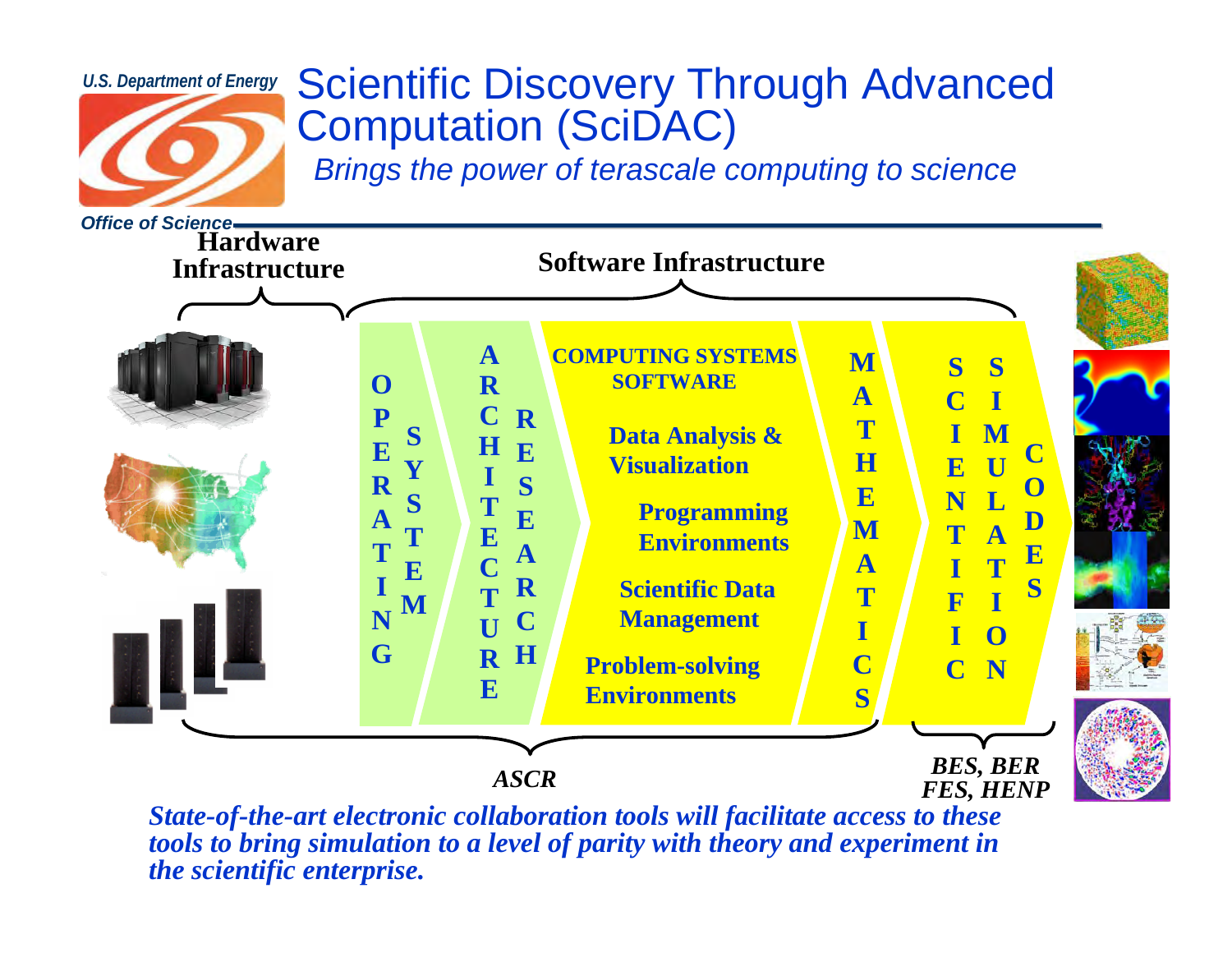

# *U.S. Department of Energy Next Generation Computer Architecture* **(NGA)**

## [FY 2004 \$ 37.8M, FY 2005 \$ 38.2M]

#### *Office of Science*

The Next Generation Computer Architecture for Science and Industry (NGA) research activity is an integral part of an Office of Science strategy to acquire additional advanced computing capability to support existing users in the near term and to initiate longer-term research and development on next generation computer architectures. NGA research and testbed activities will lead to the development of potential Leadership Class Machines that enable solutions for scientific and industrial problems beyond what would be attainable through a continued simple extrapolation of current computational capabilities.

The NGA plays a critical role in the implementation of the interagency plan developed by the High End Computing Revitalization Task Force (HECRTF), which was chartered by the President's Science Advisor.

#### In FY05 the NGA will:

- Complete the evaluation of initial NGA Research and Evaluation prototype the Cray X1 at ORNL;
- Continue work with the scientific application community and industrial researchers and the vendor community to significantly improve understanding of interactions between high-end system architecture and key application performance, in partnership with DARPA, NNSA, and NSA;
- Continue the academic, laboratory, and vendor research program on scalable technologies for future generations of operating systems and runtime environments that was initiated in FY04;
- Continue the strong partnership with the DARPA High Productivity Computing Systems program to enable the development of next generation computer hardware for science; and
- п Initiate Leadership Class Computer through peer reviewed competition.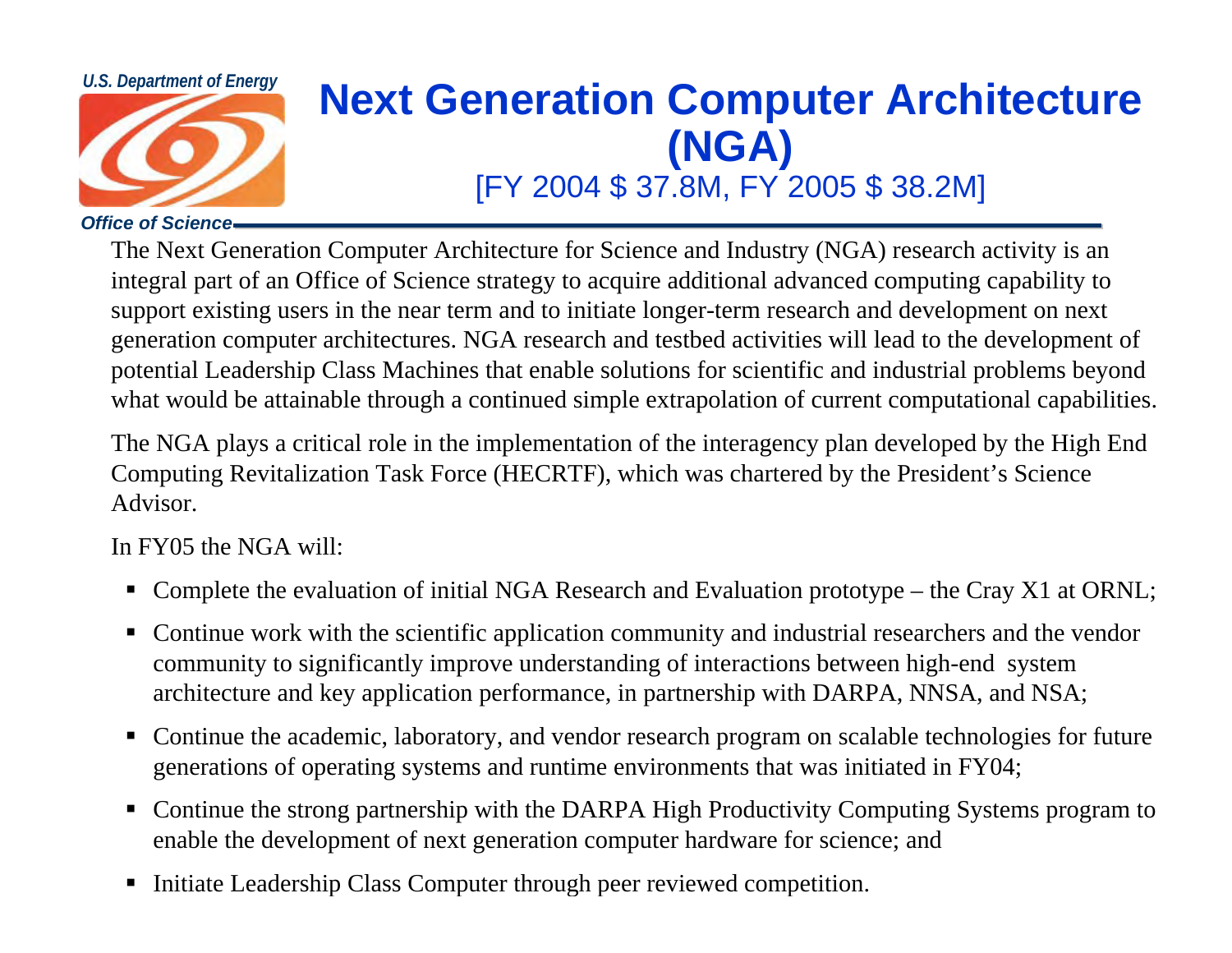

# Multiscale Mathematics

- Across the Office of Science many applications involve multiscale physics / biology / chemistry
	- Climate: Regional effects on global climate
	- Biology: Timescales from vibrational frequencies to ligand transport time
	- High-Energy Physics: supernova modeling involves many length/time scales
	- **Combustion:** fast chemical reaction rates to slow-moving flame fronts
	- Fusion: From the electron gyroradius to the connection length
- Current models assume separation of length/time scales, which fails in practice
- Roadmap to be developed in Workshops, the first in May 2004.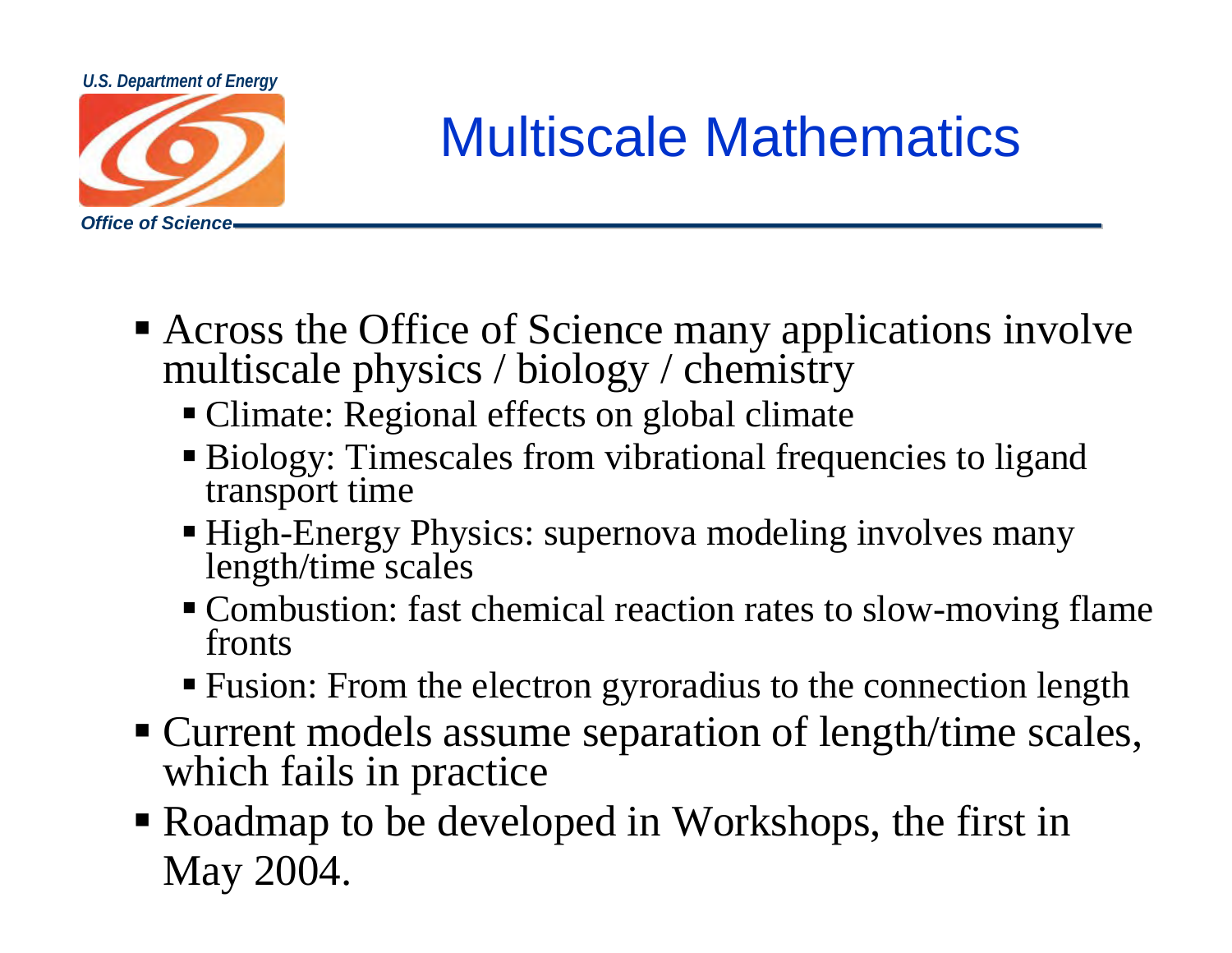

#### ASCR/M ASCR/MICS Budget

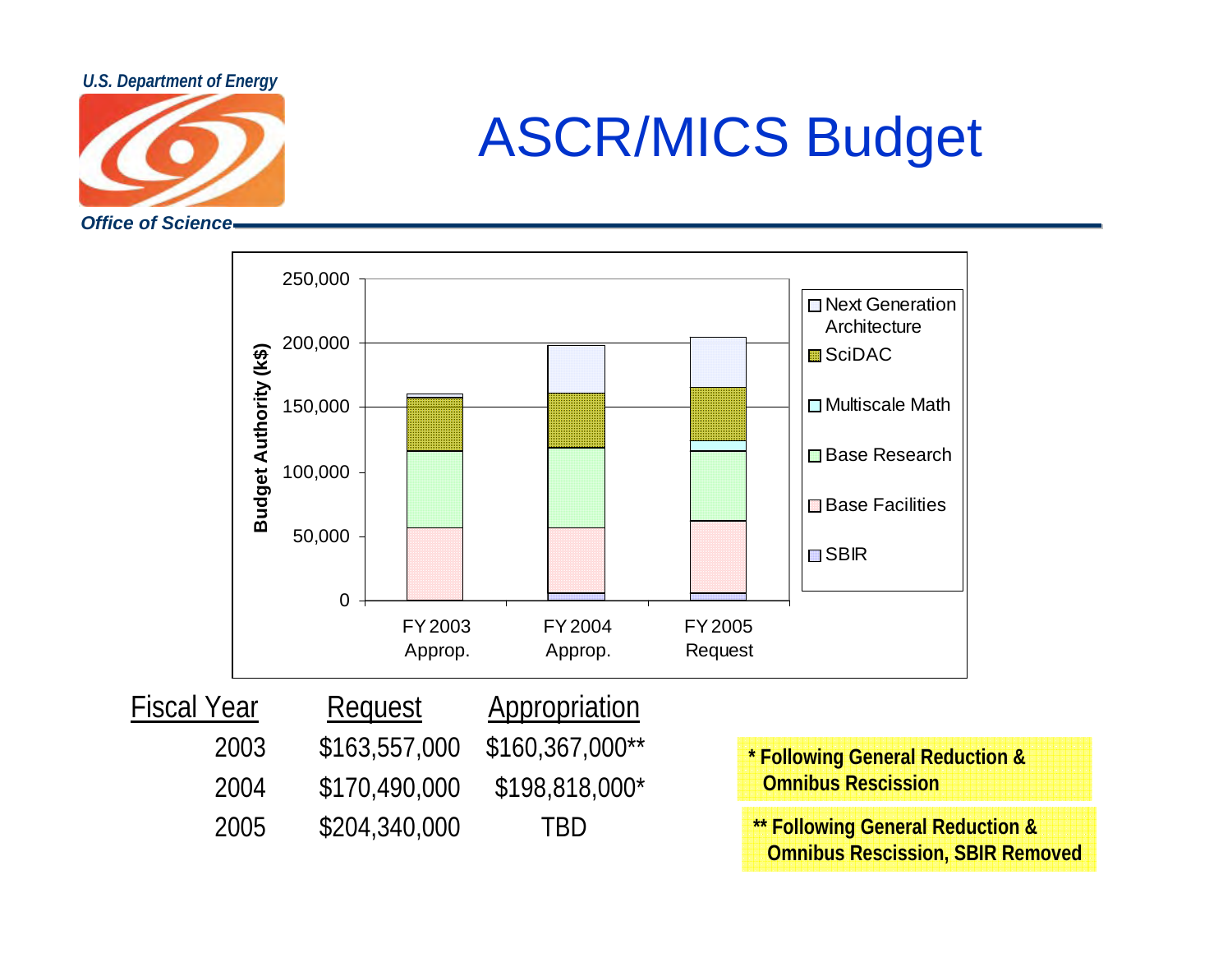

# **Innovative and Novel Computational Impact on Theory and Experiment**

**10% of NERSC capability made available to the scientific community for high impact science. No requirement for direct relationship to Office of Science programs**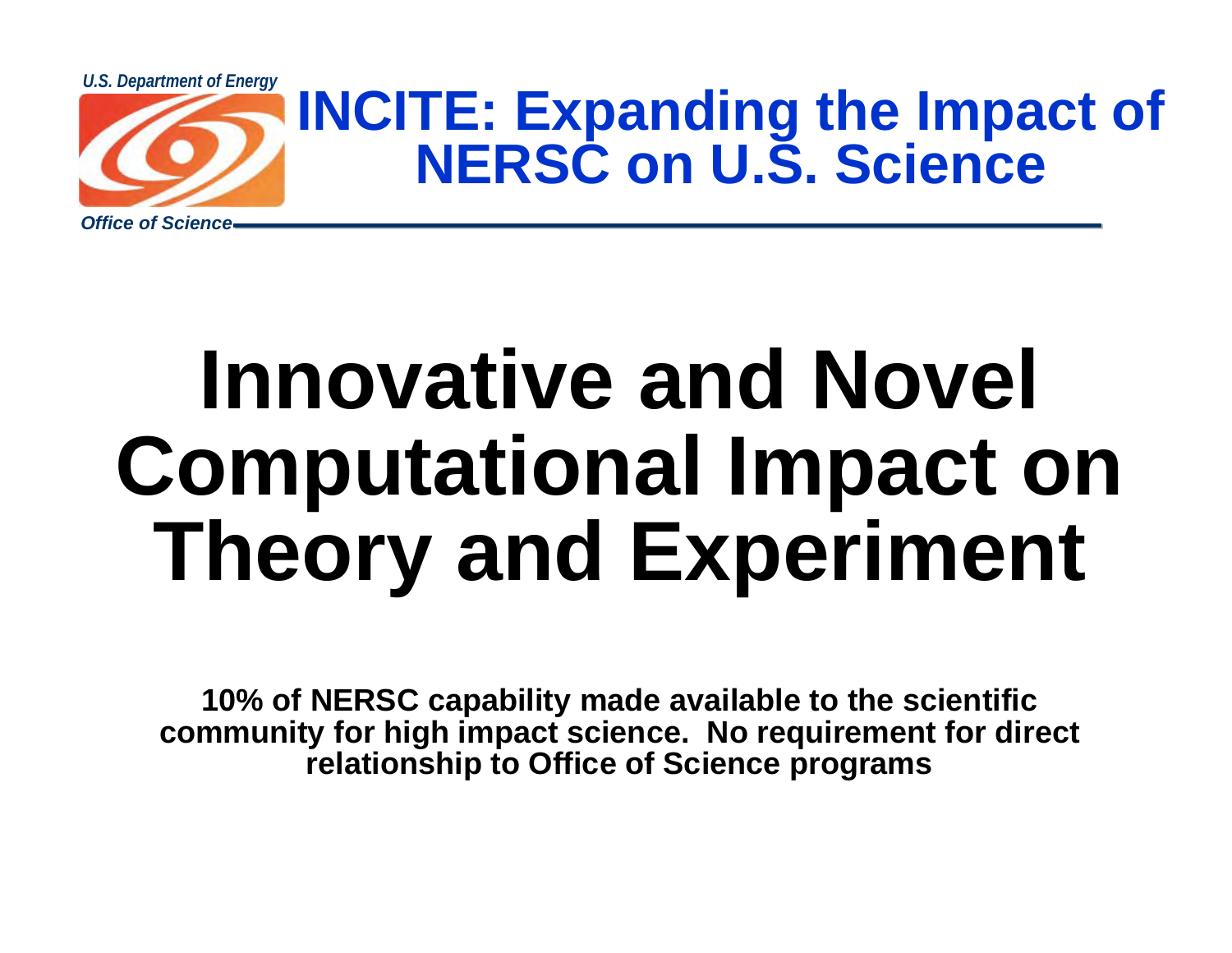

- 4,500,000 CPU hours available (10% of NERSC Capability)
- 53 proposals received
- 130,508,660 CPU hours requested
- 65% from U.S. academic institutions
- 12 different scientific disciplines
- 62% for research not funded by DOE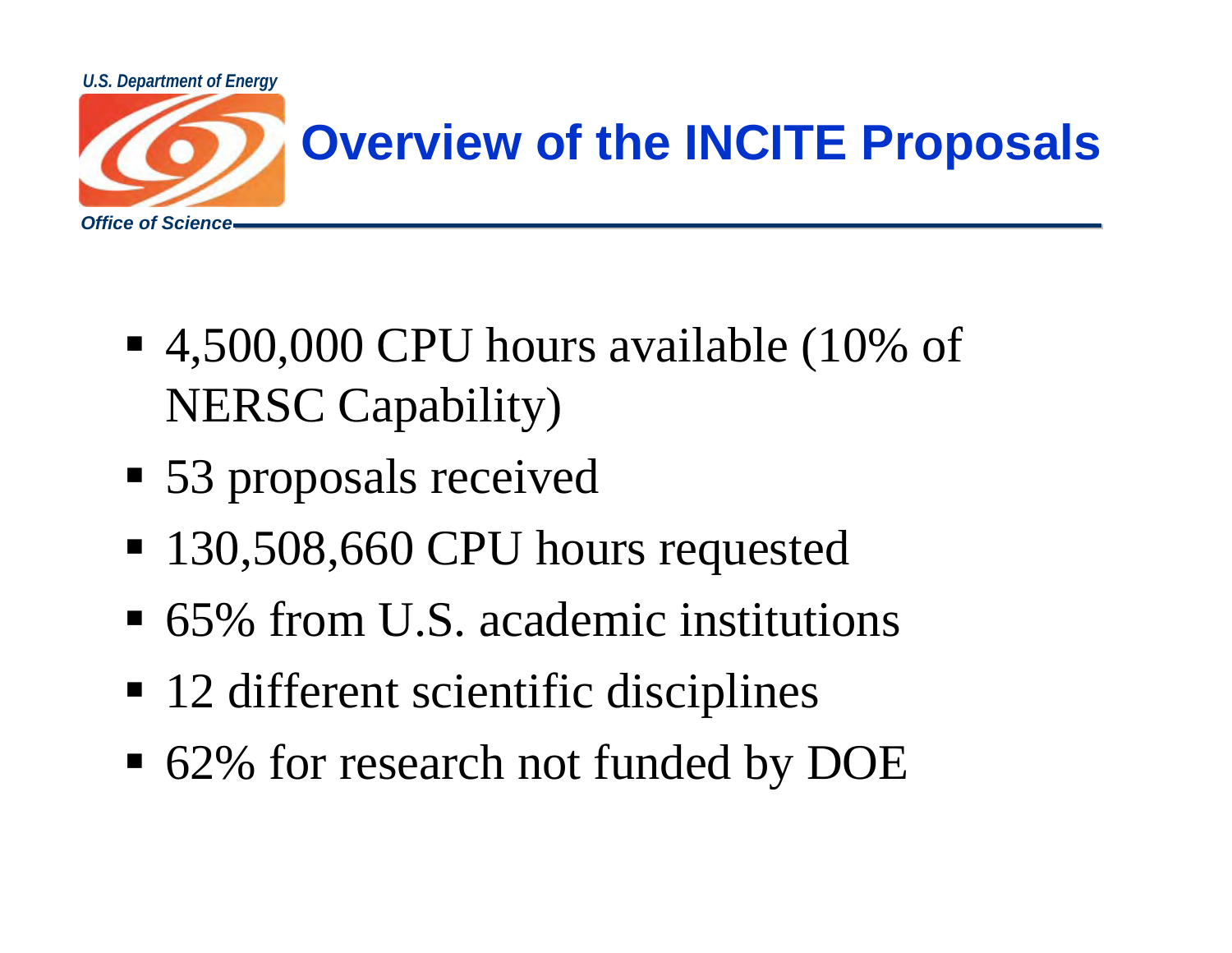*U.S. Department of Energy*



## Compute Facilities and Testbeds Timeline

*SOFTWARE SOFTWARE* **Experiment R&E Prototype Leadership-Class High Performance Production Capability High Performance Capacity Desktop Year 1Year 2 Year 3 Year 4 Year 5 Year 6 Year 7 Year 8 Year 9 Year 10**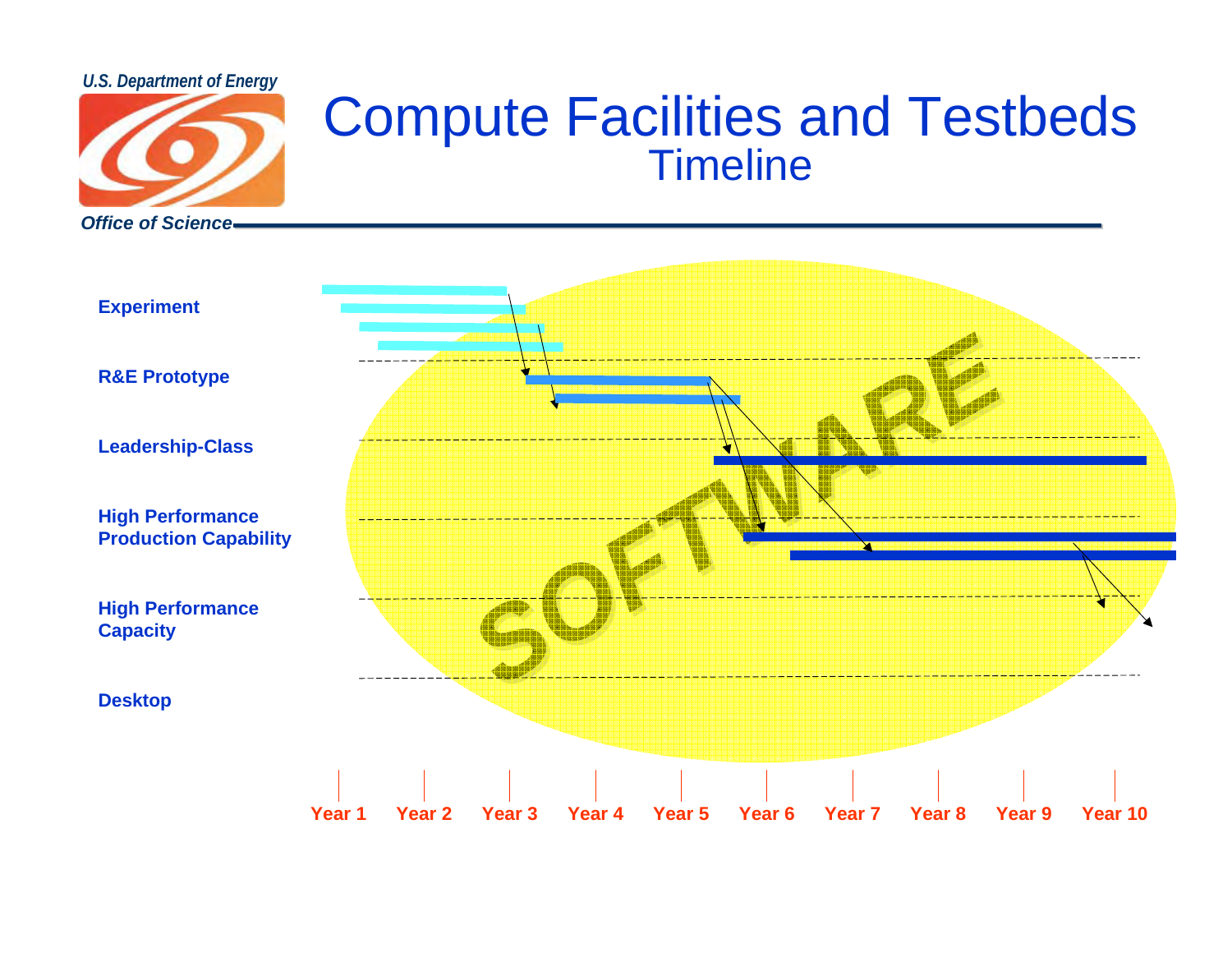

- **The mathematics of complex and** multiscale systems;
- Ultrascalable algorithms for petascale systems
- The computer science to enable advanced computers; and

**Deployment to Facilities**

**BasicResearch**

**SciDACISIC**

**The computer science to transform** petabytes of data into knowledge.

> **Deployment to Users**

**Long Term Support Support**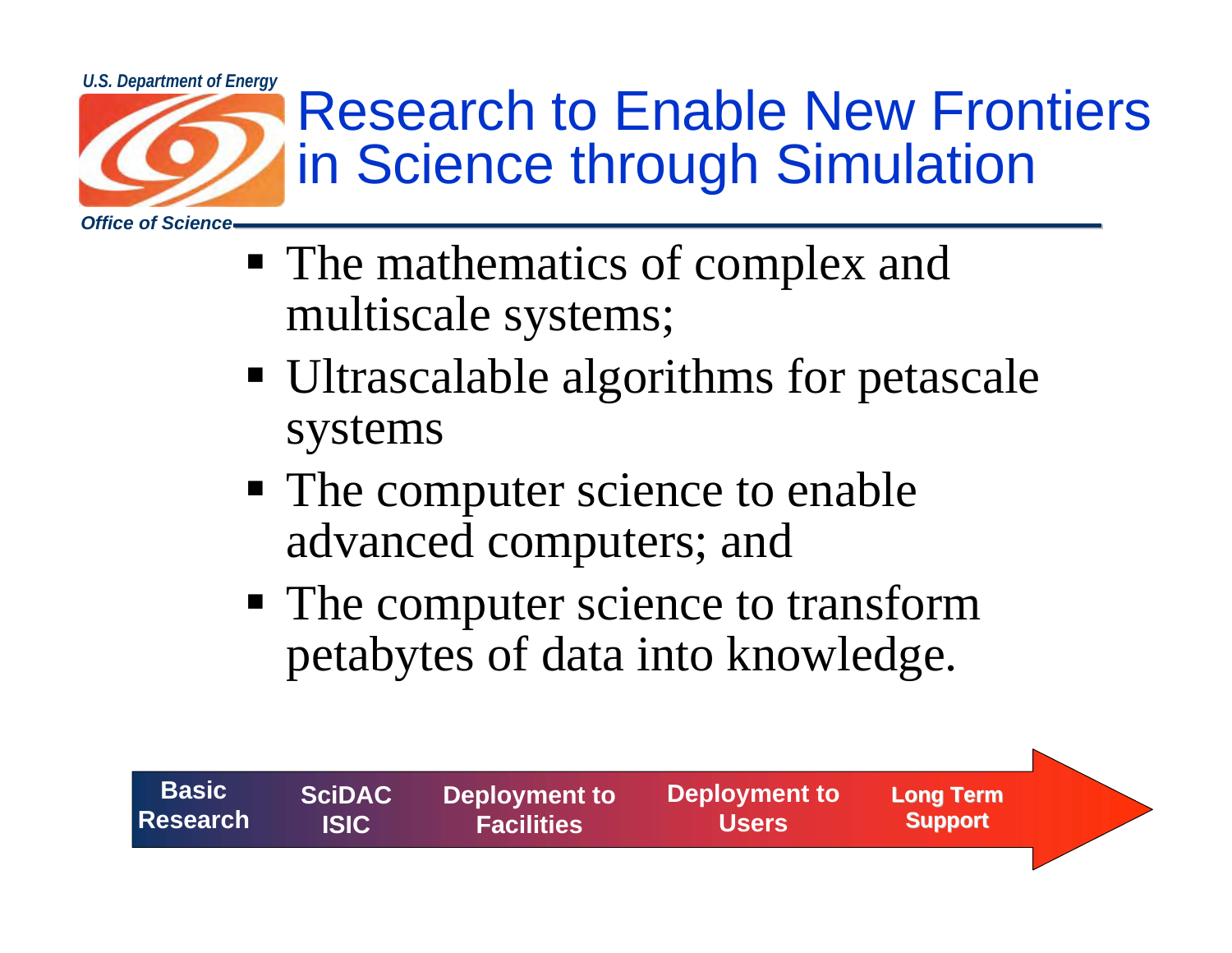# U.S. Department of Energy Network Environment Research

*Office of Science*



Grid Services: secure and uniform access and management for distributed resources

**Supercomputing and** Large-Scale Storage

**Engine** 

Desian



**Science applications and specialized experimental facilities are n-way interconnected to terascale computing, petascale storage, high-end visualization, and remote collaborators in a seamless environment that provides the performance level required to move science, especially large-scale science, to a new regime—rapid scientific progress through the interplay of theory simulation, and experiment.**



**Scientific Groups Computing and Stora** 

Spallatie

**Neutro** 

**Source:** 

High Energy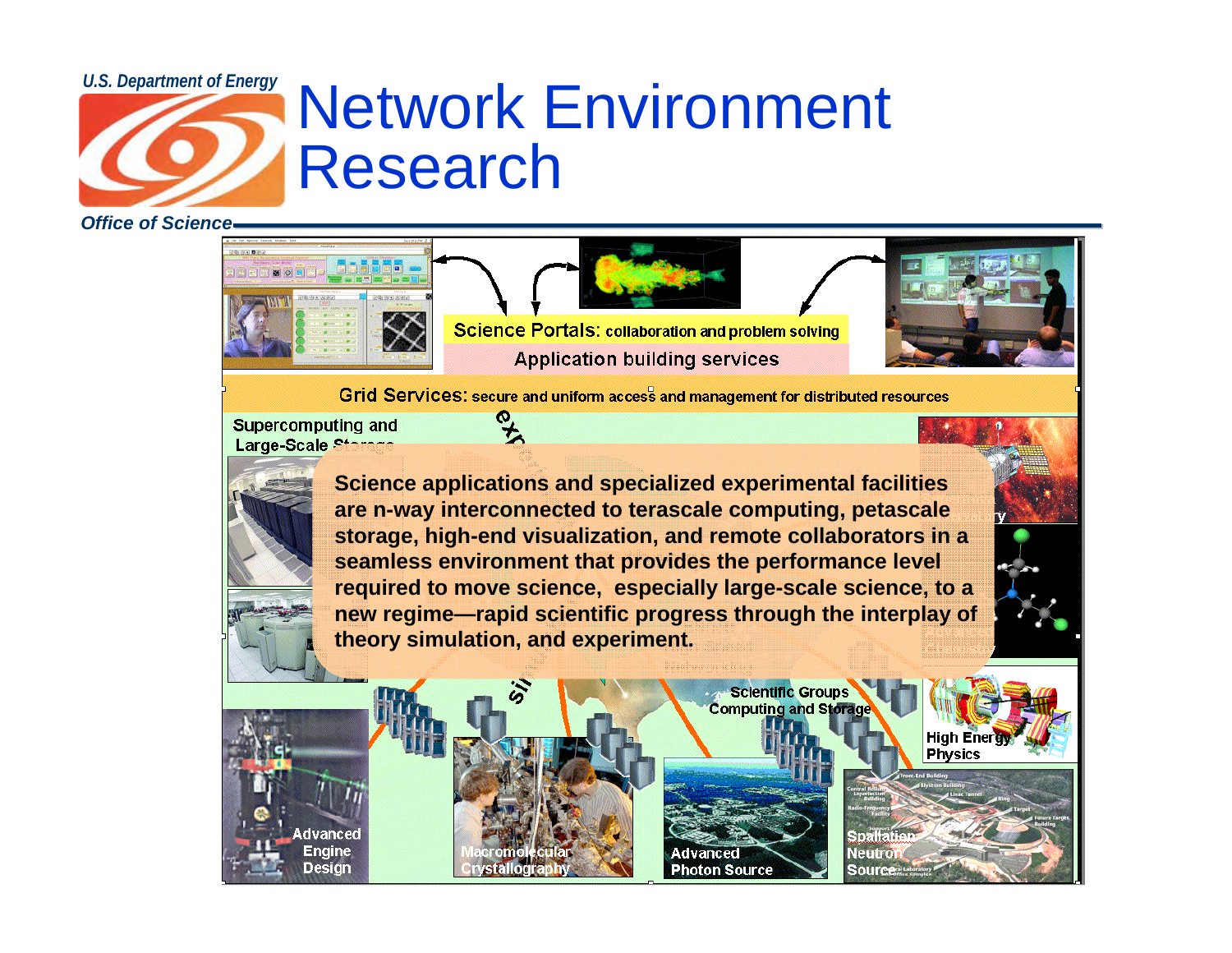

- **Providing high performance computing and** network facilities;
- Maintaining world-class research effort in applied mathematics, computer science, and computer networks;
- **Effective partnerships with applications** scientists in all of the Offices in SC;
- **Effective partnerships with other Federal** Agencies;
- Accelerating transition from research to application; and
- Long-Term support of software.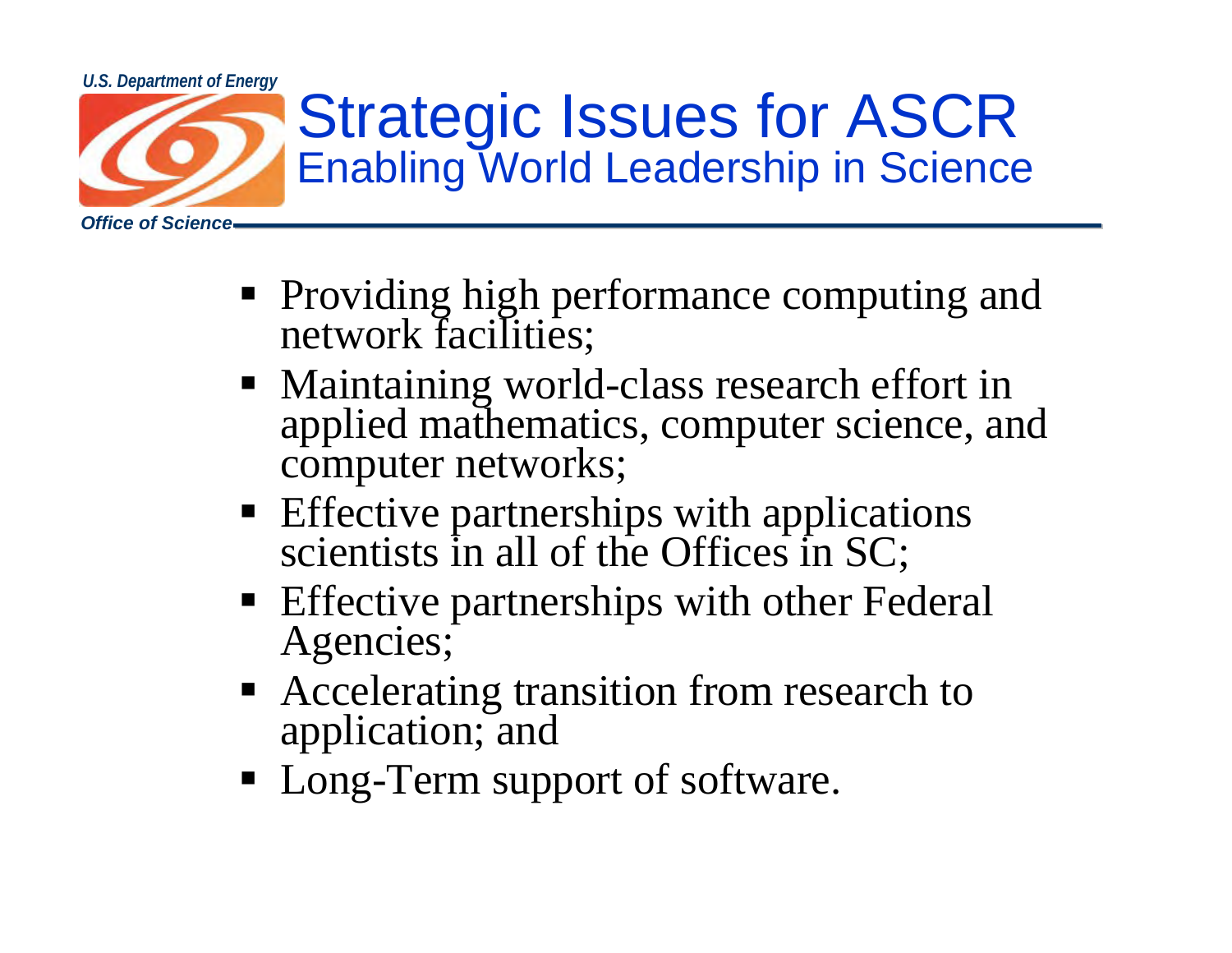# U.S. Department of Energy ASCR in Relationship to Federal IT Research

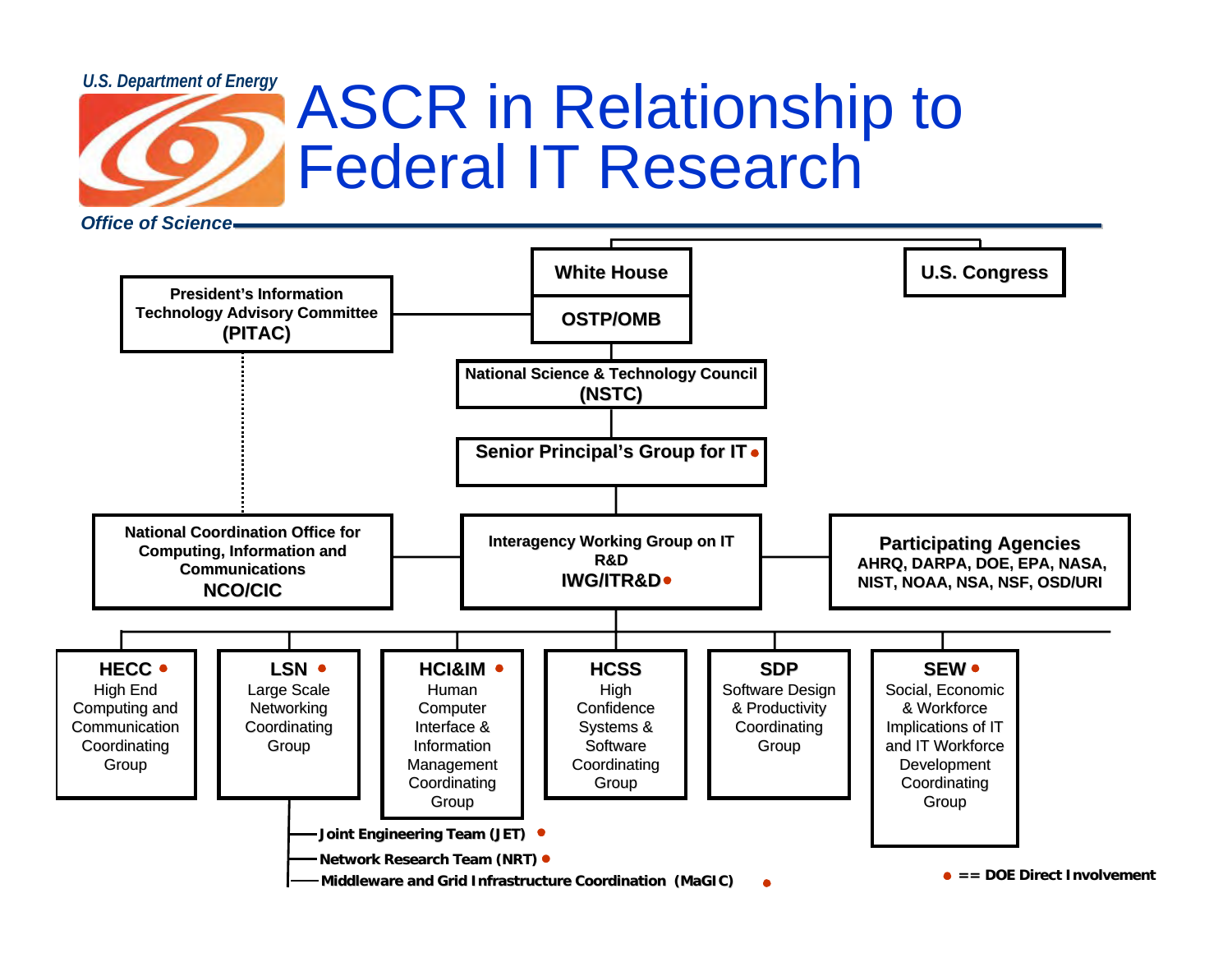

- Co-Chair of Interagency High End Computing Revitalization Task Force;
- **Signed Memorandum of Understanding with NNSA,** DOD-DDR&E, NSA, and DARPA for joint planning of high end computing research activities;
- Ongoing joint high end computing research activities with NNSA, DARPA, and NSA
- Co-Chair of Interagency Large Scale Networking Coordination Group and all 3 teams: Joint Engineering (JET), Network Research (NRT), and Middleware and Grid Infrastructure Coordination (MAGIC).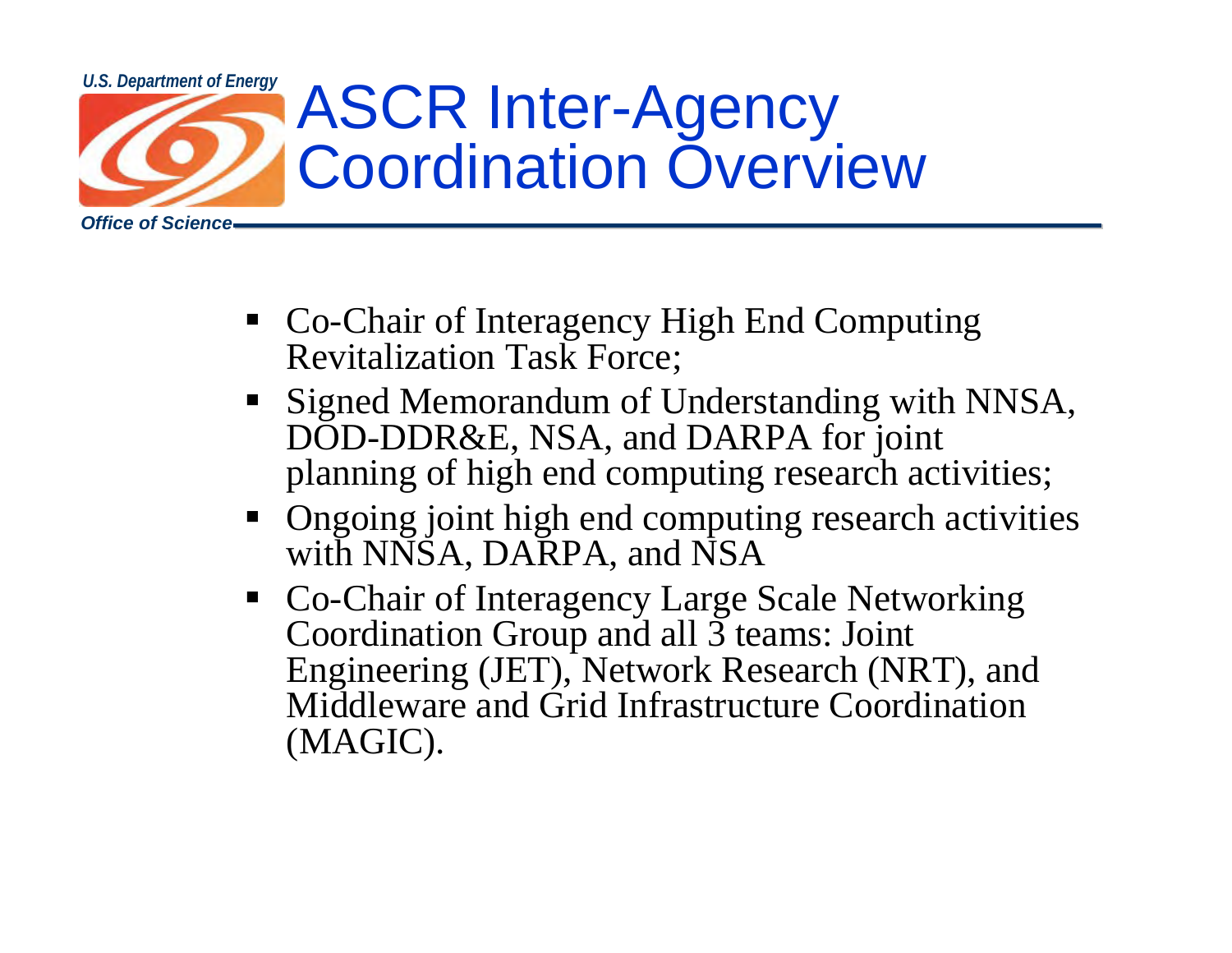#### *U.S. Department of Energy*



# Workshops and Reports

- $\blacksquare$  High Performance Network Planning Workshop, August 2002
	- n http://www.doecollaboratory.org/meetings/hpnpw/
- $\blacksquare$  Blueprint for Future Science Middleware and Grid Research and Infrastructure, August 2002
	- n http://www.nsf-middleware.org/MAGIC/default.htm
- $\blacksquare$  DOE Science Network Meeting, June 2003
	- n http://gate.hep.anl.gov/may/ScienceNetworkingWorkshop/
- $\blacksquare$  DOE Science Computing Conference, June 2003
	- http://www.doe-sci-comp.info
- $\blacksquare$  Science Case for Large Scale Simulation, June 2003
	- n www.pnl.gov/scales/
- $\blacksquare$  Workshop on the Road Map for the Revitalization of High End Computing
	- n http://www.cra.org/Activities/workshops/nitrd/
- $\blacksquare$  Cyberinfrastructure Report
	- n http://www.cise.nsf.gov/evnt/reports/toc.htm
- $\blacksquare$  ASCR Strategic Planning Workshop
	- http://www.fp-mcs.anl.gov/ascr-july03spw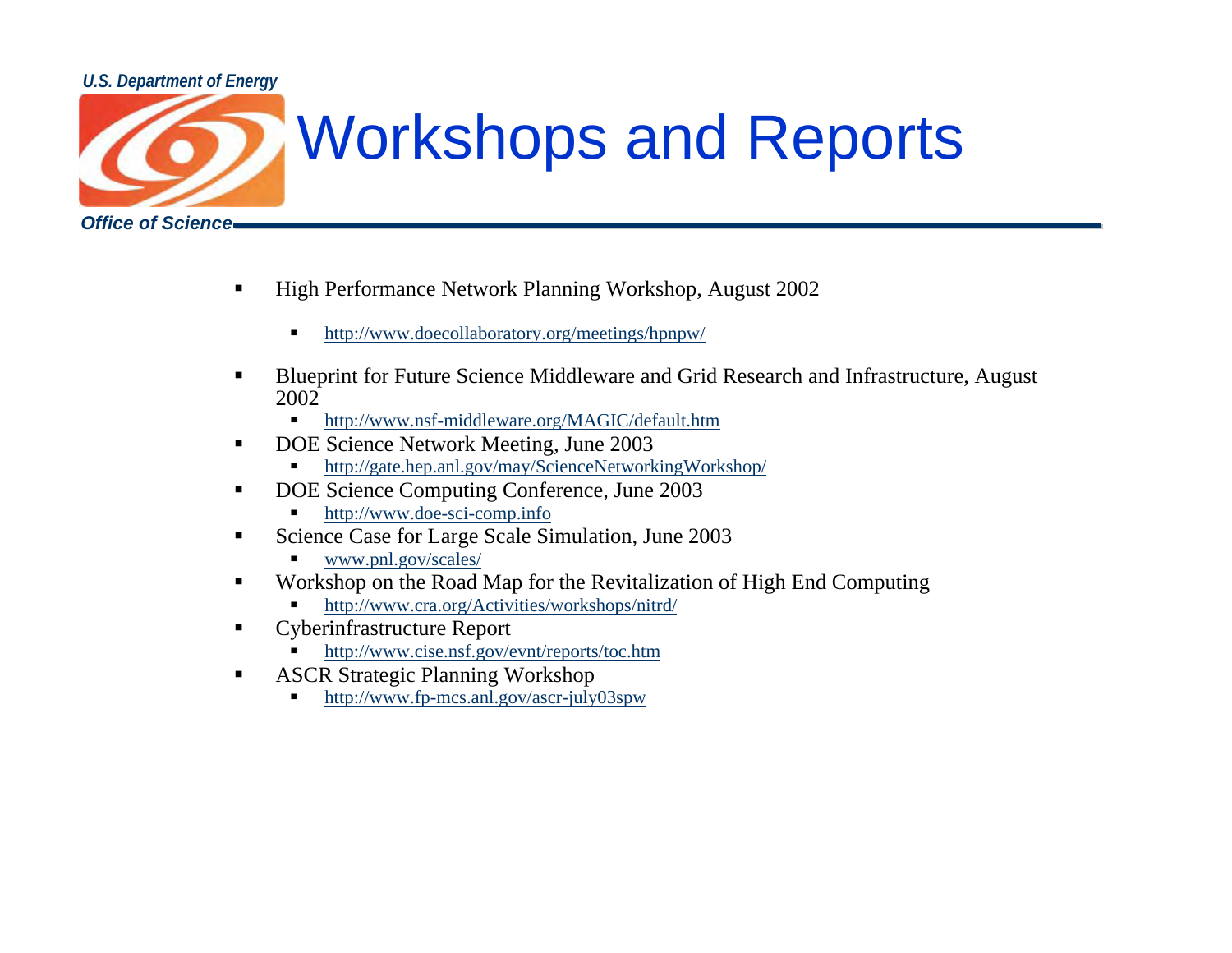

# BACKUP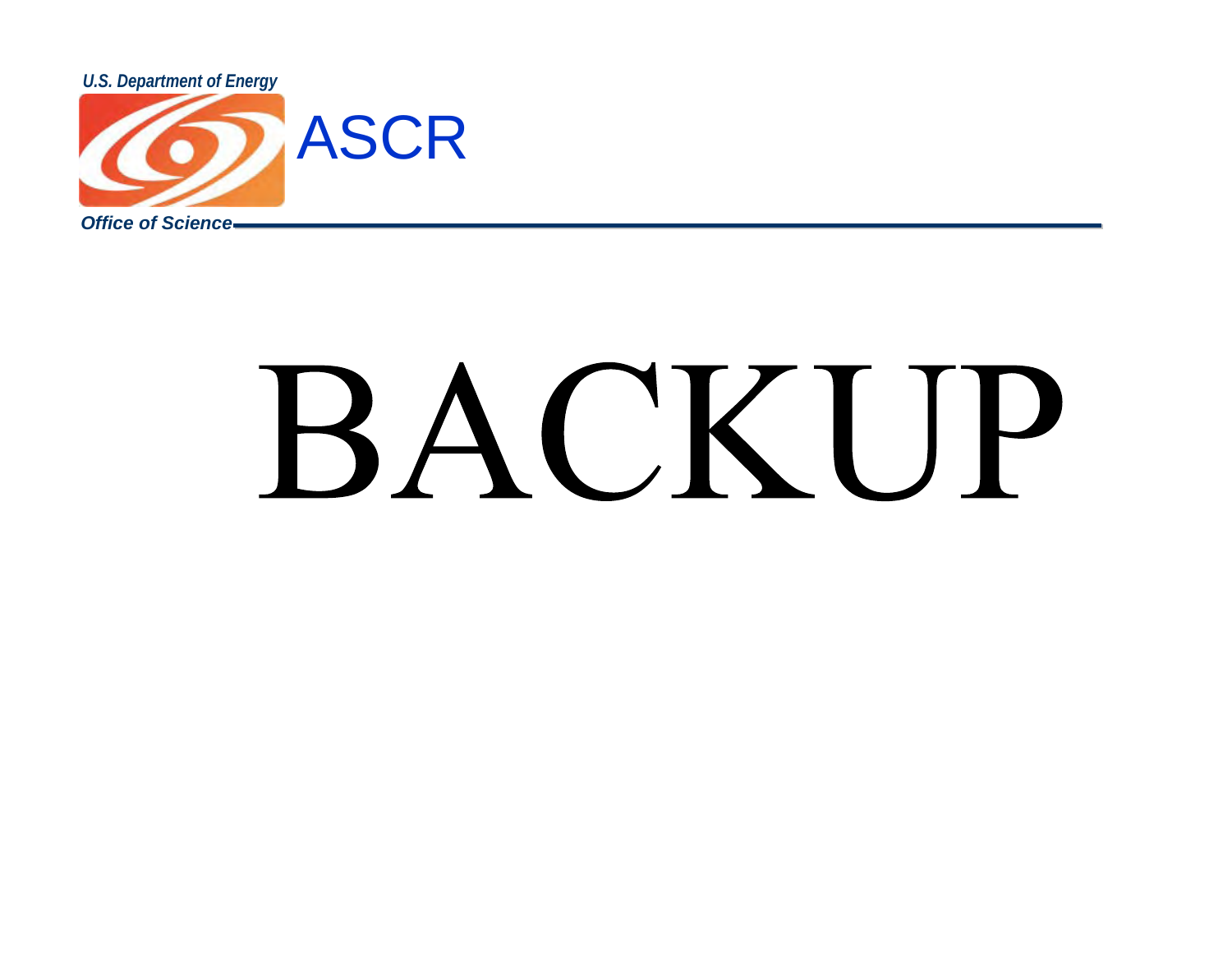

- End-to-end performance
- High-Performance Middleware
- **Integrated testbeds and networks**

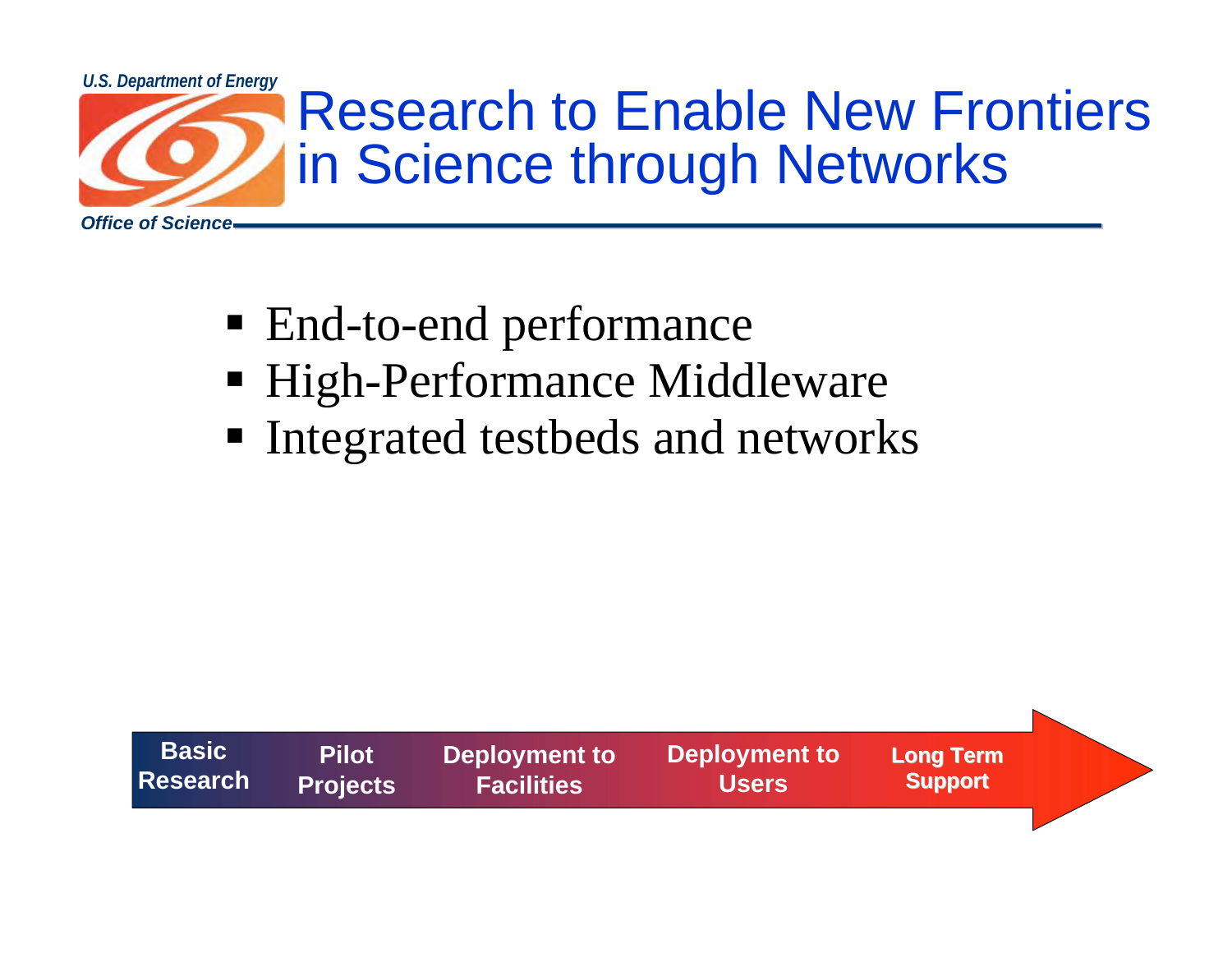

**INCITE Proposals by CPU Hours Requested (Total of 130,508,660 hours requested)**

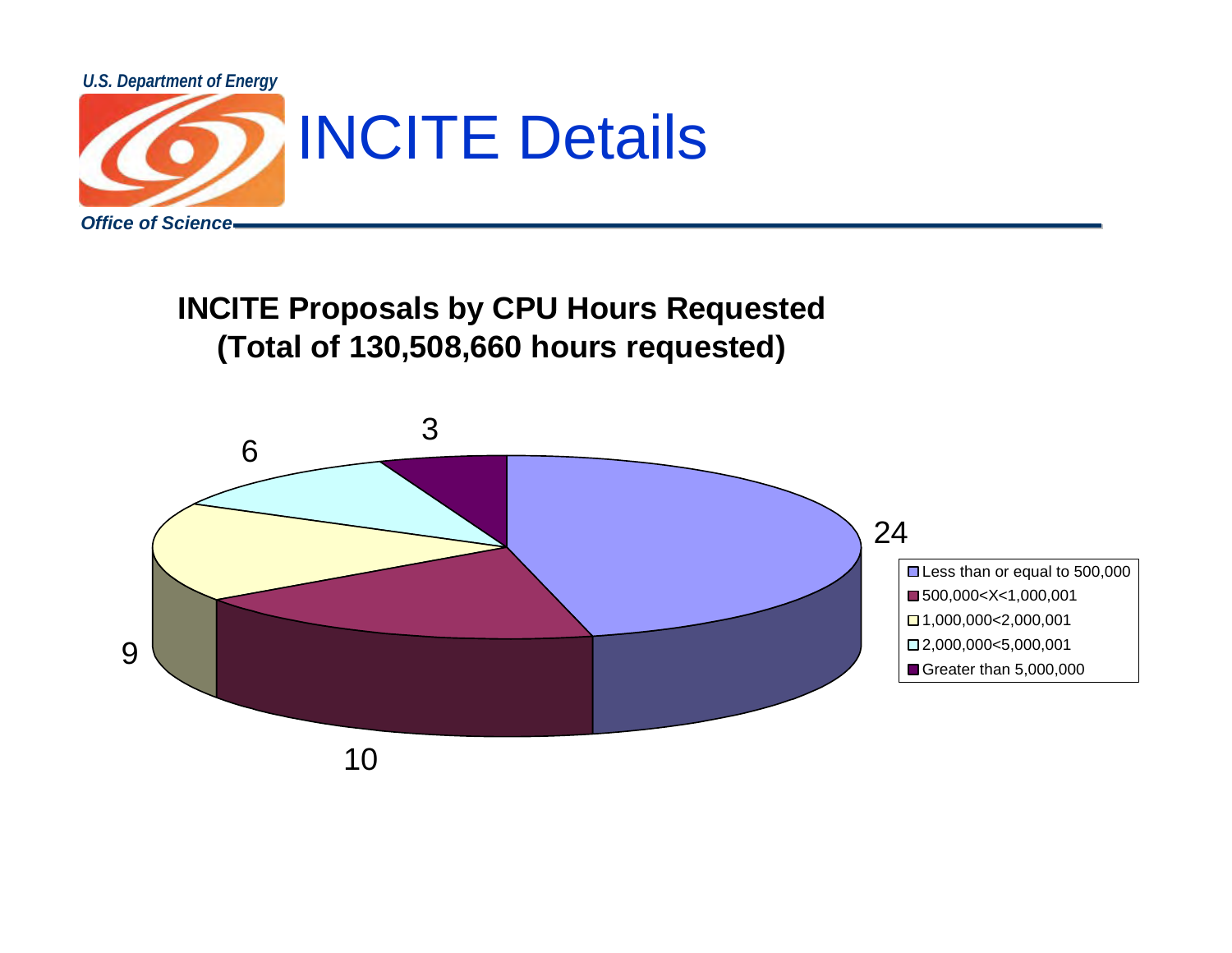

#### **INCITE Proposals by Type of Institution**



Academic Academic (non-US) DOE Laboratory  $\square$  Agency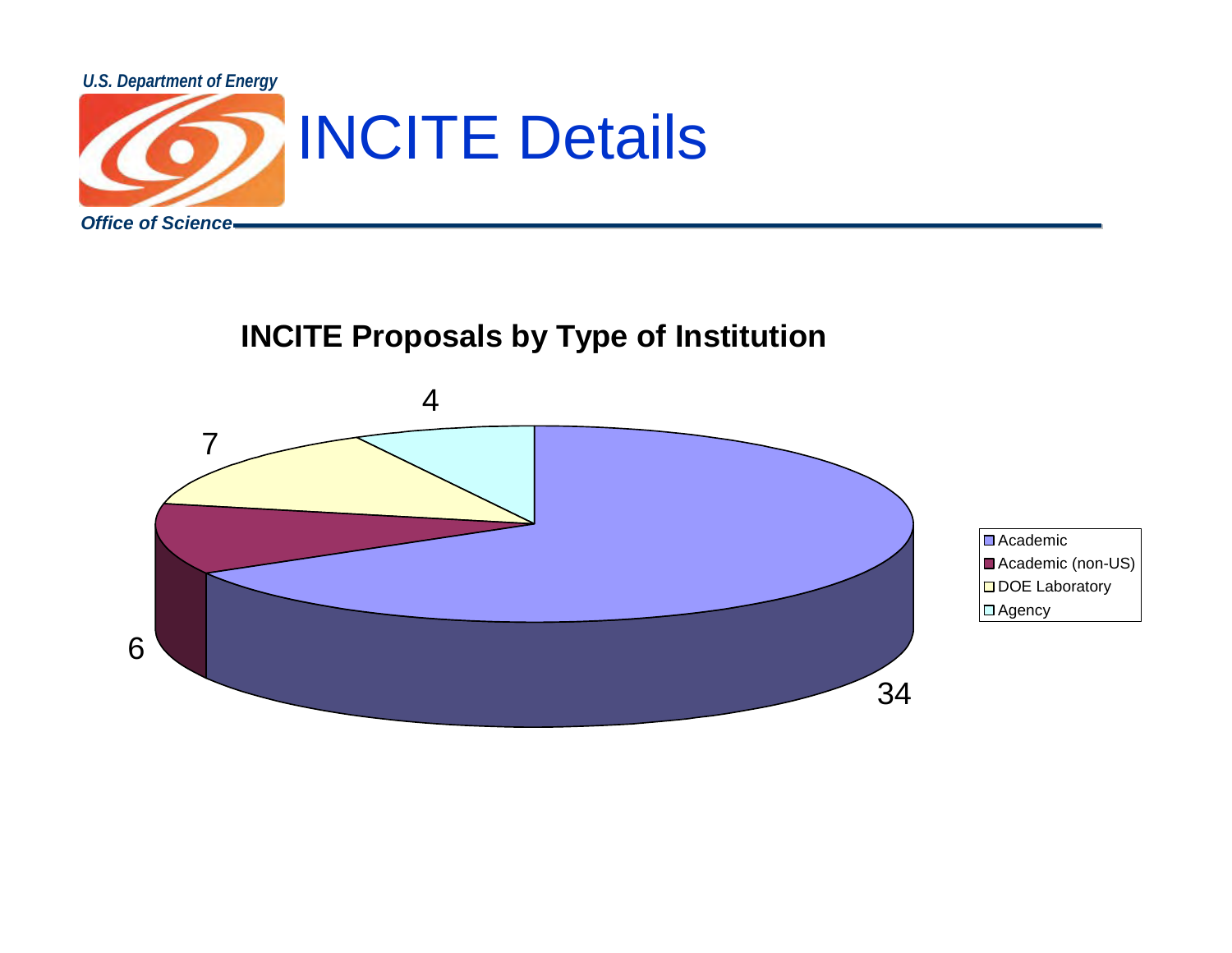

#### **INCITE Proposals by Scientific Discipline**

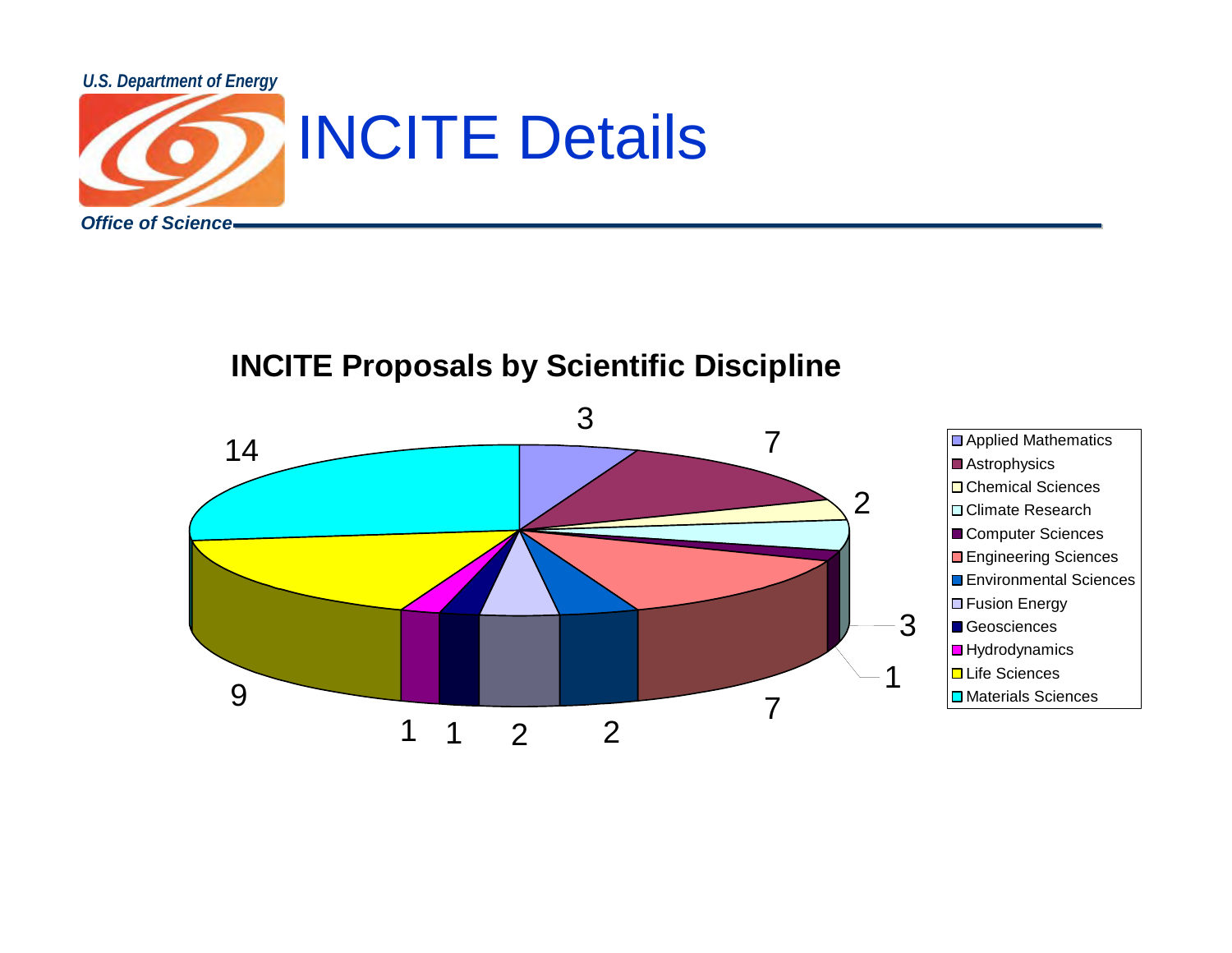

#### **INCITE Proposals by Funding Source**

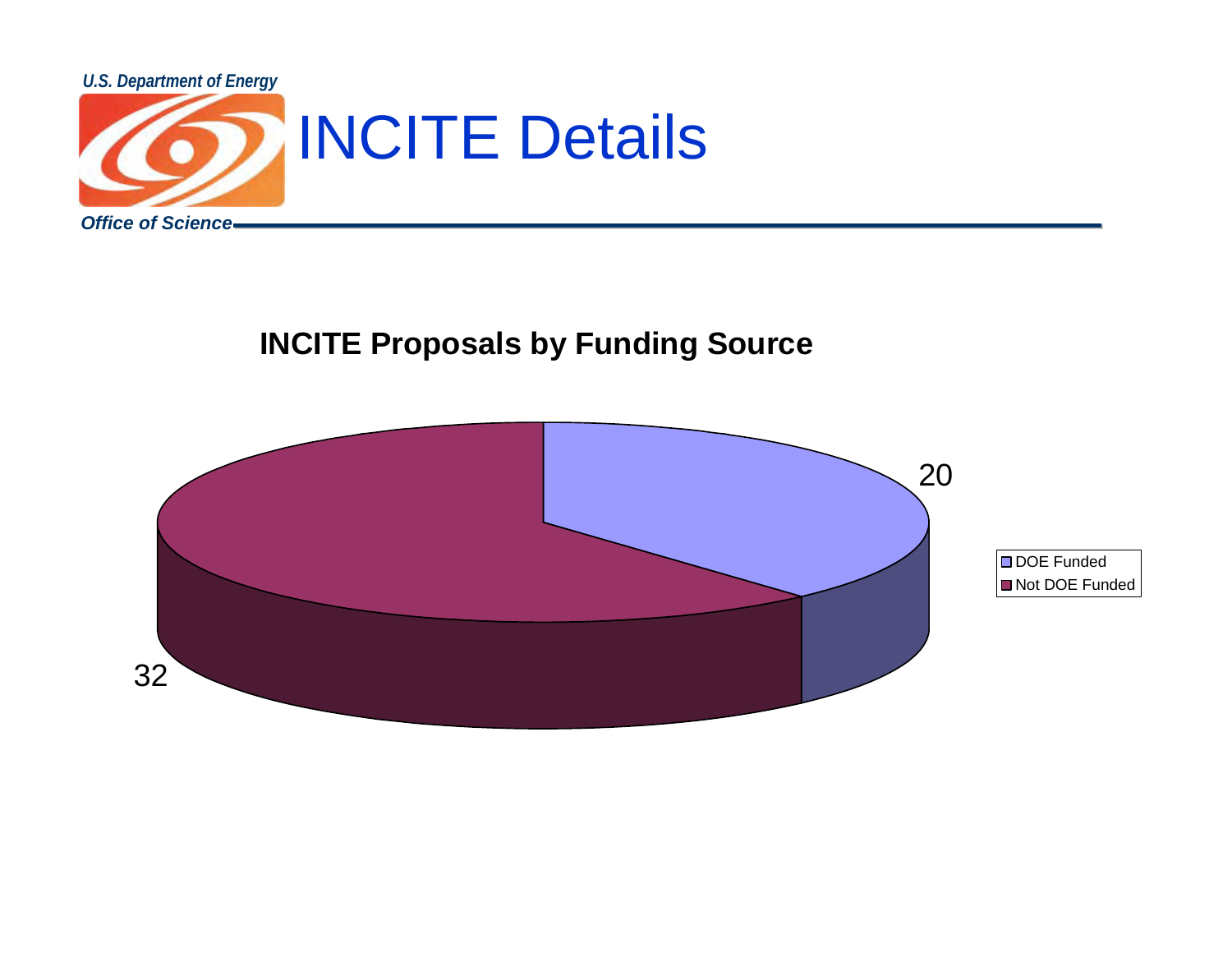

# **U.S. Department of Energy Applied Math Challenges**

**Algorithm Scaling with Problem Size Algorithm Scaling with Problem Size Determines the Size Problem that can be Solved! be Solved!**



**Algorithms determine what fraction of Algorithms determine what fraction of peak performance is delivered to peak performance is delivered to science science**

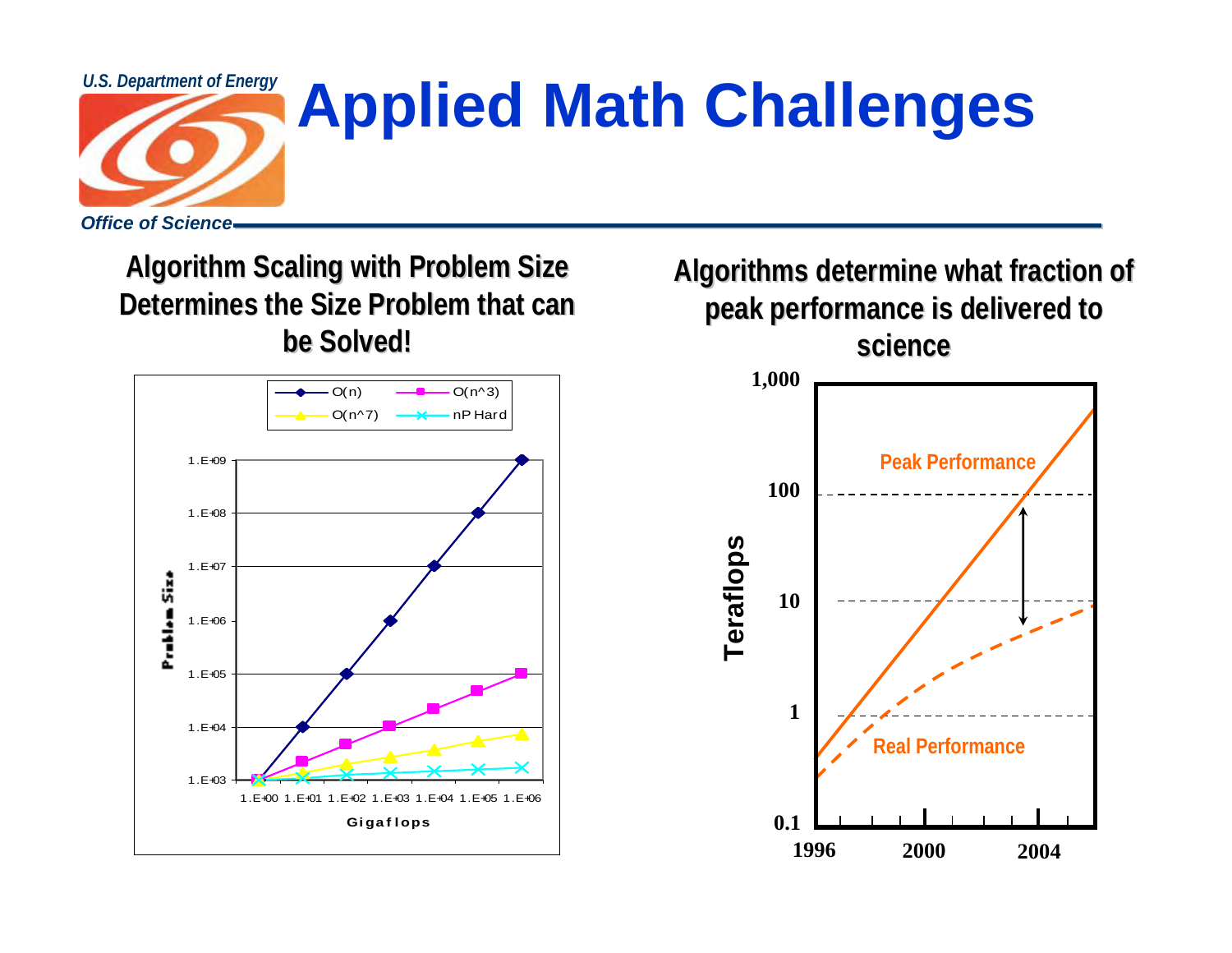# *Office of Science*U.S. Department of Energy Applied Mathematics Contribution to ASCR Strategic Goal

■ "Forefront computational capabilities" to "extend the frontiers of science" require П Well-posed mathematical models (e.g., PDEs) ш Mathematical analysis of model behavior П Solvable discrete versions (grid generation and discretization) п Efficient algorithms for solving the discretized models  $\blacksquare$  Predictability analysis and uncertainty quantification for model reduction and to determine levels of confidence in the resultsП Engineering design optimization, discrete optimization problems, constrained optimization problems  $\blacksquare$  New areas (dynamical systems, multiresolution analysis, multiscale mathematics, scalable algorithms) dictated by need and opportunity

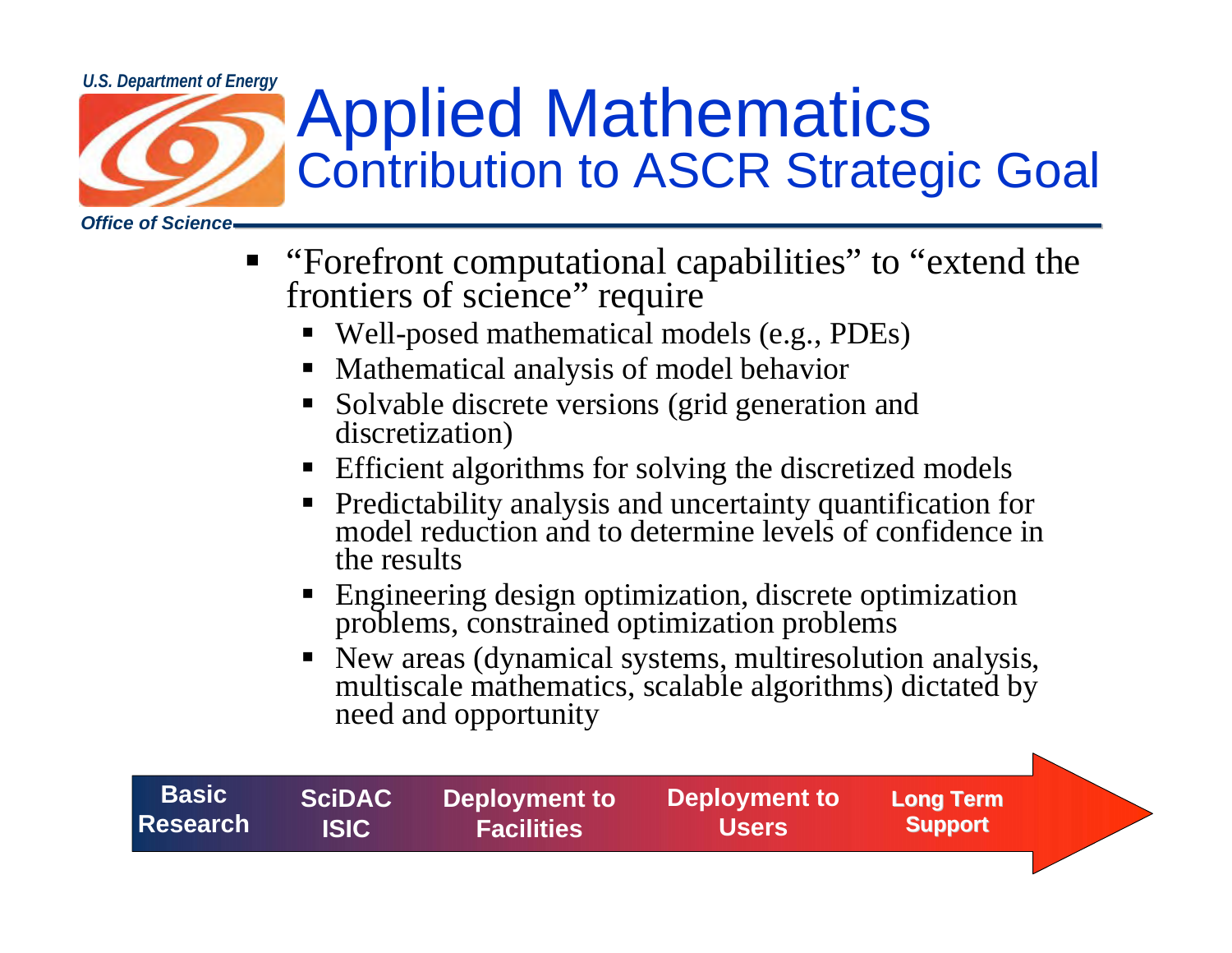

# U.S. Department of Energy Computer Science Research Systems Software & Tools

*Office of Science*

| <b>System</b><br><b>Admin</b>        | <b>Software</b><br><b>Development</b> | <b>Scientific</b><br><b>Applications</b> |
|--------------------------------------|---------------------------------------|------------------------------------------|
|                                      |                                       |                                          |
| Res. Mgt.                            | <b>Frameworks</b>                     | <b>PSE's</b>                             |
| <b>Scheduler</b>                     | <b>Compilers</b>                      | <b>Viz/Data</b>                          |
| <b>Chkpt/Rstrt</b>                   | <b>Debuggers</b>                      | <b>Math Libs</b>                         |
|                                      |                                       |                                          |
| <b>File Sys</b>                      | <b>Perf Tools</b>                     | <b>Runtime</b>                           |
|                                      | <b>User Space Runtime Support</b>     |                                          |
| <b>OS Kernel</b>                     |                                       | <b>OS Bypass</b>                         |
| <b>Node and System Hardware Arch</b> |                                       |                                          |
| <b>HPC System Elements</b>           |                                       |                                          |

#### **Opportunities**

- Petascale systems by 2010 (100,000+ processors)
- **Very challenging** architecture diversity  $- X1$ , Red Storm, BG/L, DARPA HPC systems
- Reliability/fault management
- $\mathcal{L}_{\mathcal{A}}$ Software engineering
- $\mathcal{L}^{\text{max}}$ CS Hardware Testbeds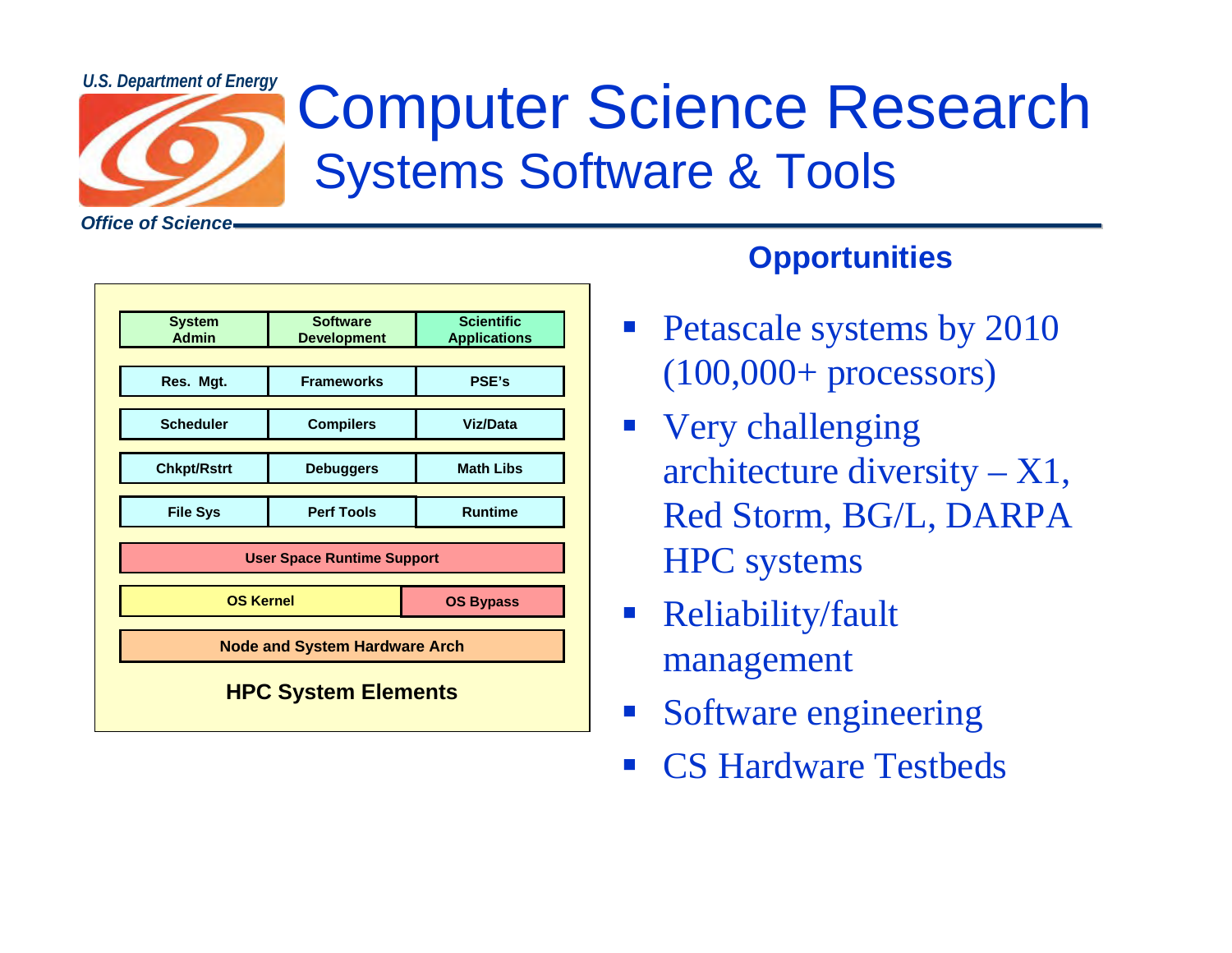#### *U.S. Department of Energy*



# Computer Science Research Data Management & Visualization

**Access Grid (or analogous environment) standard graphics data types: images, geometry, scene graphics (provision for progressivity) sourceconversioncomponent visualizationanalysis component dataconversioncomponent user display client(thick or thin) transport running rperiment running simulation data file transport transport transport arbitrary data types on which two or more components agree control flowexecutive**

#### **Opportunities**

- $\mathcal{L}_{\text{max}}$  **SW framework (probably CCA-based) for visualization; research**
- $\mathbb{R}^2$  **Appropriate research infrastructure;**
- $\mathbb{R}^2$ **Petabyte-scale data;**
- $\mathcal{L}_{\mathcal{A}}$  **Complex data structures;**
- **Interaction with Network Environment Research**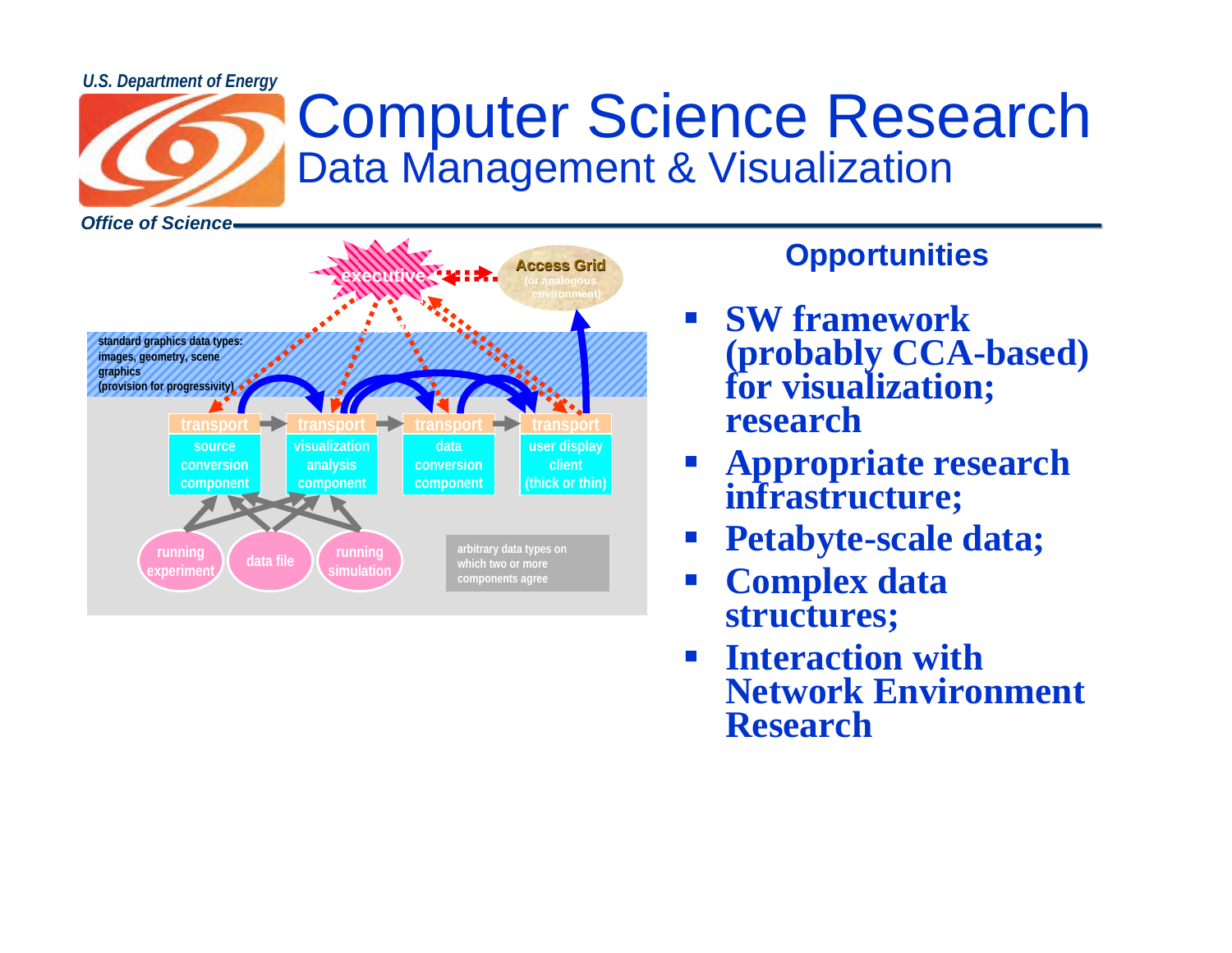

## **Opportunities**

- End-to-end performance
	- Multi-domain
	- Ultra high-speed transport protocol
	- Network measurement and prediction
- Cyber security
	- scalable distributed authentication and authorization systems
	- Ultra high-speed network components
- E High-Performance Middleware
	- Network caching and computing
	- Real-time collaborative control and data streams
	- Fault-tolerance, error detection/correction
- **Integrated testbeds and networks** 
	- Network research to accelerate advanced technologies
	- Experimental deployment of high-impact applications